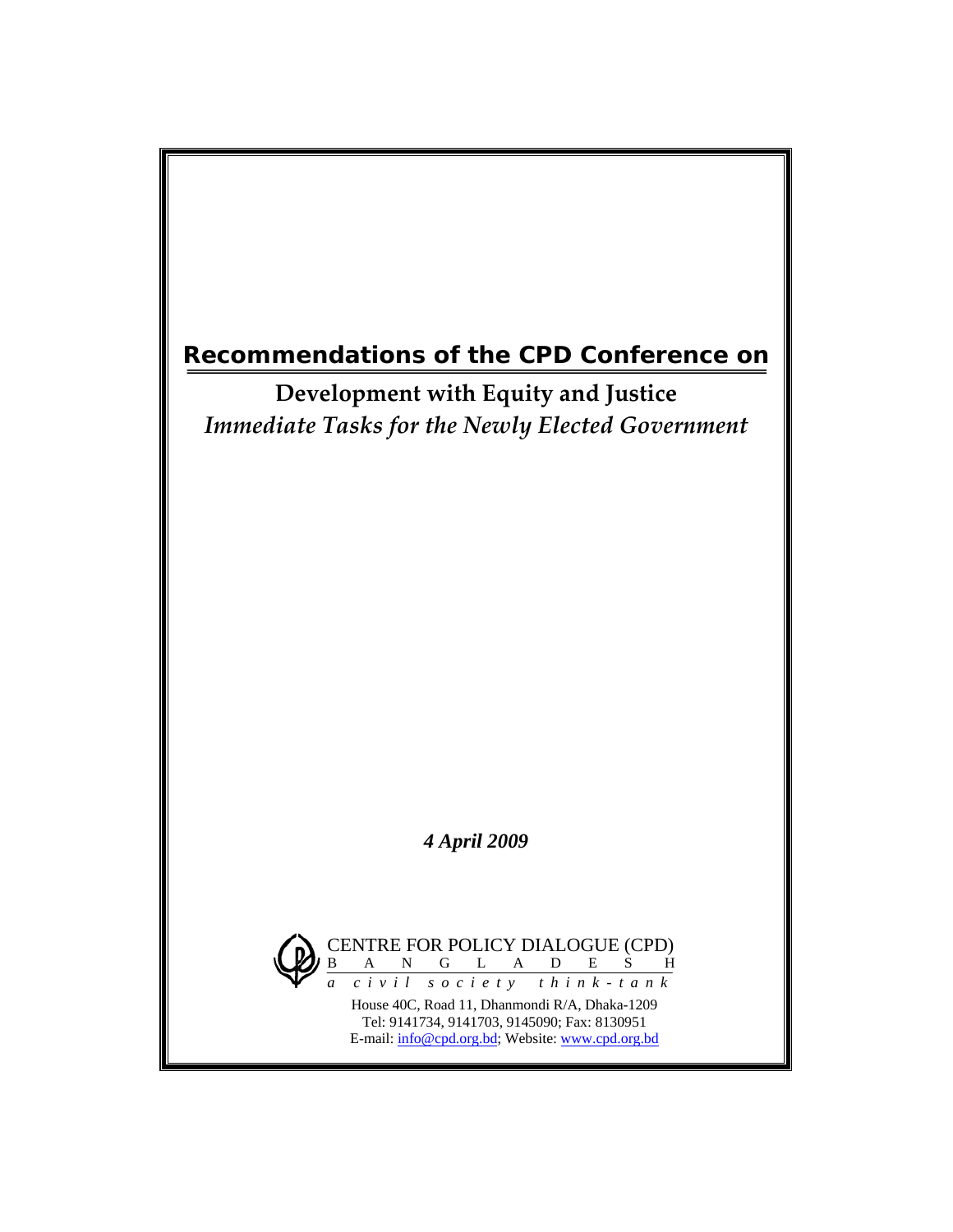# **CPD Rapporteur Team**

*Mustafizur Rahman Uttam Deb Fahmida Khatun Khondaker Golam Moazzem Kazi Mahmudur Rahman Syed Saifuddin Hossain Suparna Hasan Ashiq Iqbal Asif Anwar Nafisa Khaled Subir Kanti Bairagi Tapas Kumar Paul Ashiqun Nabi Nahita Nishmin* 

# **Special thanks to**

*Hasanuzzaman A. H. M. Ashrafuzzaman Hamidul Hoque Mondal*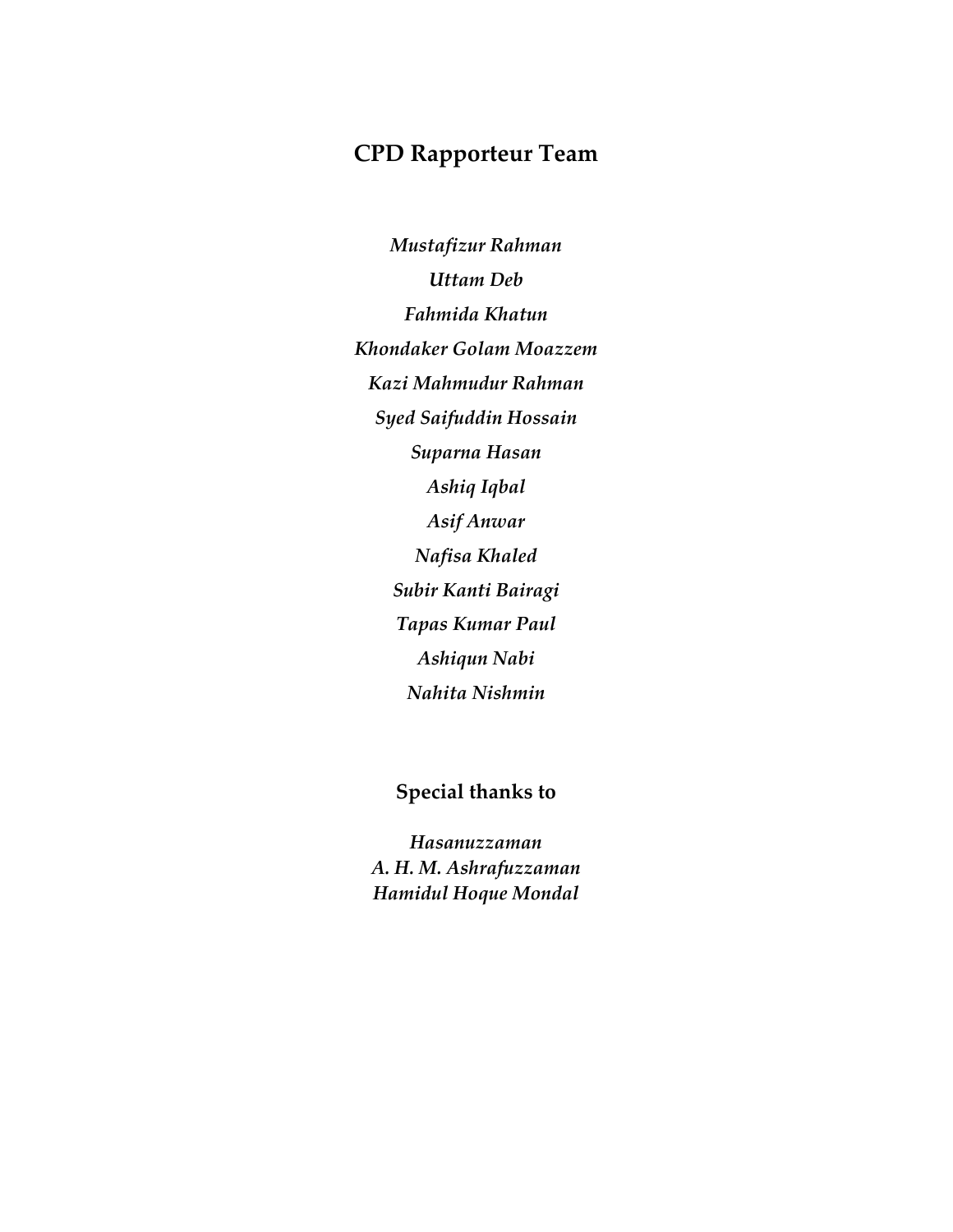# **RECOMMENDATIONS FOR THE NEWLY ELECTED GOVERNMENT**

This Report puts forward recommendations emerging from the Conference on *Development with Equity and Justice: Immediate Tasks for the Newly Elected Government* organised by the Centre for Policy Dialogue (CPD). The Conference was held at the Bangladesh-China Friendship Conference Centre during March 28-29, 2009. The purpose of the Conference was to identify a set of actionable agendas in the context of the developmental challenges facing the Bangladesh economy in the present juncture.

In all, five sessions were held as part of the Conference. These were: *Macroeconomic Management in the Face of Global Economic Crisis, Food Security and Containing Price Inflation, Energy Sector: Challenges of Adding New Capacity, ICT for Development: The Immediate Doables,* and *100-Day Employment Generation Programme: Challenges of Effective Implementation*. Concerned Ministers, Members of the Parliament, high level policymakers, political leaders, academics, development practitioners, civil society activists and experts and development partners participated in these sessions. A total of 512 participants attended the five sessions of the Conference. Each of the sessions was devoted to problem diagnosis and key concerns and policy options, and sought to come up with an actionable agenda which would incorporate both immediate tasks and medium-term tasks for the government in view of the suggestions and policy recommendations.

Based on the keynote papers, deliberations and discussions in various sessions of the Conference, CPD has prepared a set of recommendations which is reported below. It is hoped that the recommendations coming out of this Conference will contribute towards designing of plans and programmes by the government and also prove to be useful in preparation of the upcoming national budget for the fiscal year 2009-10.

# **I. MACROECONOMIC MANAGEMENT IN THE FACE OF GLOBAL CHALLENGES**

First session of the conference, which was also the Inaugural Plenary was titled *Macroeconomic Management in the Face of Global Challenges.* The session discussed shortand medium-term prospects of the global economy in the backdrop of the ongoing financial crisis and elaborated on the transmission mechanisms (exports, remittances, imports, ODA, policies of other countries, FDI and PFI) through which performance of the Bangladesh economy was likely to get impacted. Whilst the overall performance of the Bangladesh economy in FY2008-09 (July-January/February) remains by and large robust, some disquieting developments (slowdown in export orders, lower number of people going abroad for jobs, term loan disbursement, impact of capital machinery, etc.) are already visible. The Keynote paper and discussions that followed evaluated the current state of the Bangladesh economy and highlighted both positive and disquieting trends. The discussion also dealt with measures taken by other countries in view of the crisis. A salient feature of these stimulus packages is to boost domestic demand and thereby create jobs and stimulate growth. Participants discussed the scale and extent of policy space available to the government to deal with the crisis. Professor Rehman Sobhan, Chairman, CPD chaired the session. Hon'ble Finance Minister Mr. A M A Muhith, *MP*, attended the session as the Chief Guest. Dr.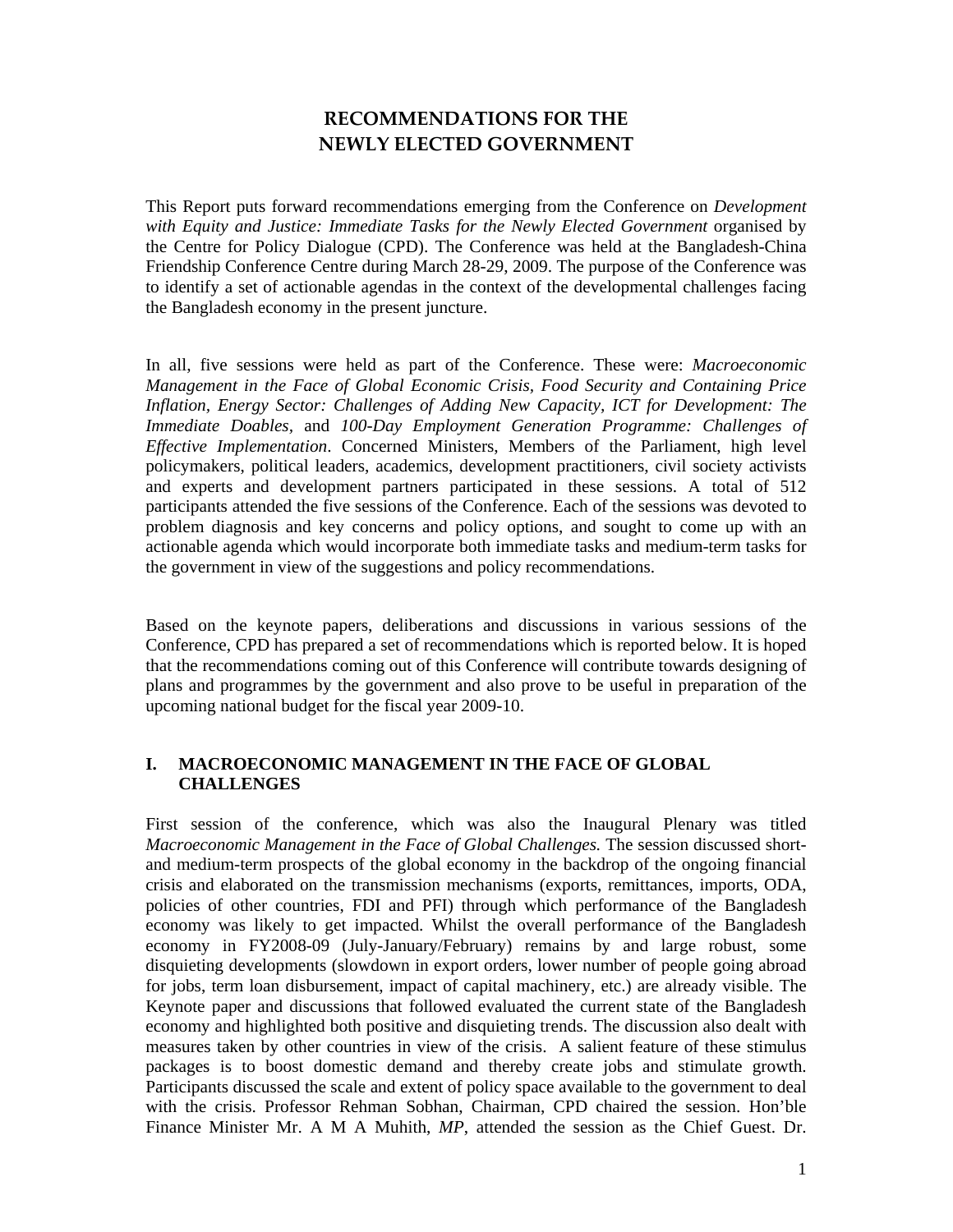Masihur Rahman, Economic Affairs Advisor to the hon'ble Prime Minister was present as the Guest of Honour. Professor Mustafizur Rahman, Executive Director, CPD presented the keynote paper. Amongst others BNP lawmaker Mr M.K Anwar, *MP*, Former Finance Adviser to the Caretaker Government Dr Mirza Azizul Islam participated in the session.

### *Issue 1.1: Fiscal Management*

- The government should be ready to live with the deficit of around 5 per cent of GDP (foreseen in the budget) in view of allocating additional resources to mitigate possible adverse consequences of the global economic crisis. Fiscal space may be available within the budgetary allocations for FY2008-09 with falling commodity prices in the international market resulting in lower subsidy demand (particularly on account of fuel subsidy).
- However, while estimating the available fiscal space in the current budget, BPC's previous loans and liabilities and increased expenditure emanating from implementation of the new pay-scale should be taken into account.
- In the process of deficit financing, the government should concentrate more on foreign financing rather than domestic financing, considering the lower inflationary impact of this particular source.

# *Issue 1.2: Interest Rate and Credit Availability*

- Despite the fact that inflation has gone down considerably during recent months, interest rates did not respond accordingly. It was suggested by many that the Bangladesh Bank (BB) should pursue a more proactive policy to reduce the spread and to lower the lending rate.
- In the backdrop of excess liquidity in the system, it would appear that there are scopes to reduce this high spread. In this connection, it was recommended by some participants that through consultations with relevant stakeholders the government may introduce a limit for the spread between lending and deposit rates.
- Many of Bangladesh's competitors have come up with initiatives to establish dedicated funds that would allow access to credit line at lower cost. Policymakers could consider establishing such dedicated funds in support of export-oriented industries which are facing difficulties in view of the global crisis. Such funds could be used to ensure creditflow to crisis-hit sectors at lower interest rates. It was suggested that an *Export Stabilisation Fund* could be established, which will be of time-bound nature, to provide credit (and other related) support to sectors which have been adversely affected by the crisis*.*
- Any fund created to ensure credit availability with lower interest rates and extended repayment period should be subject to strict monitoring. Provisions should be made so that repayment cannot be delayed and opportunities for borrowers to take recourse to court action involving repayment are restricted.
- At a time like this, sending cautionary signals to defaulters merit consideration. Cases against selected top defaulters should be rigorously pursued.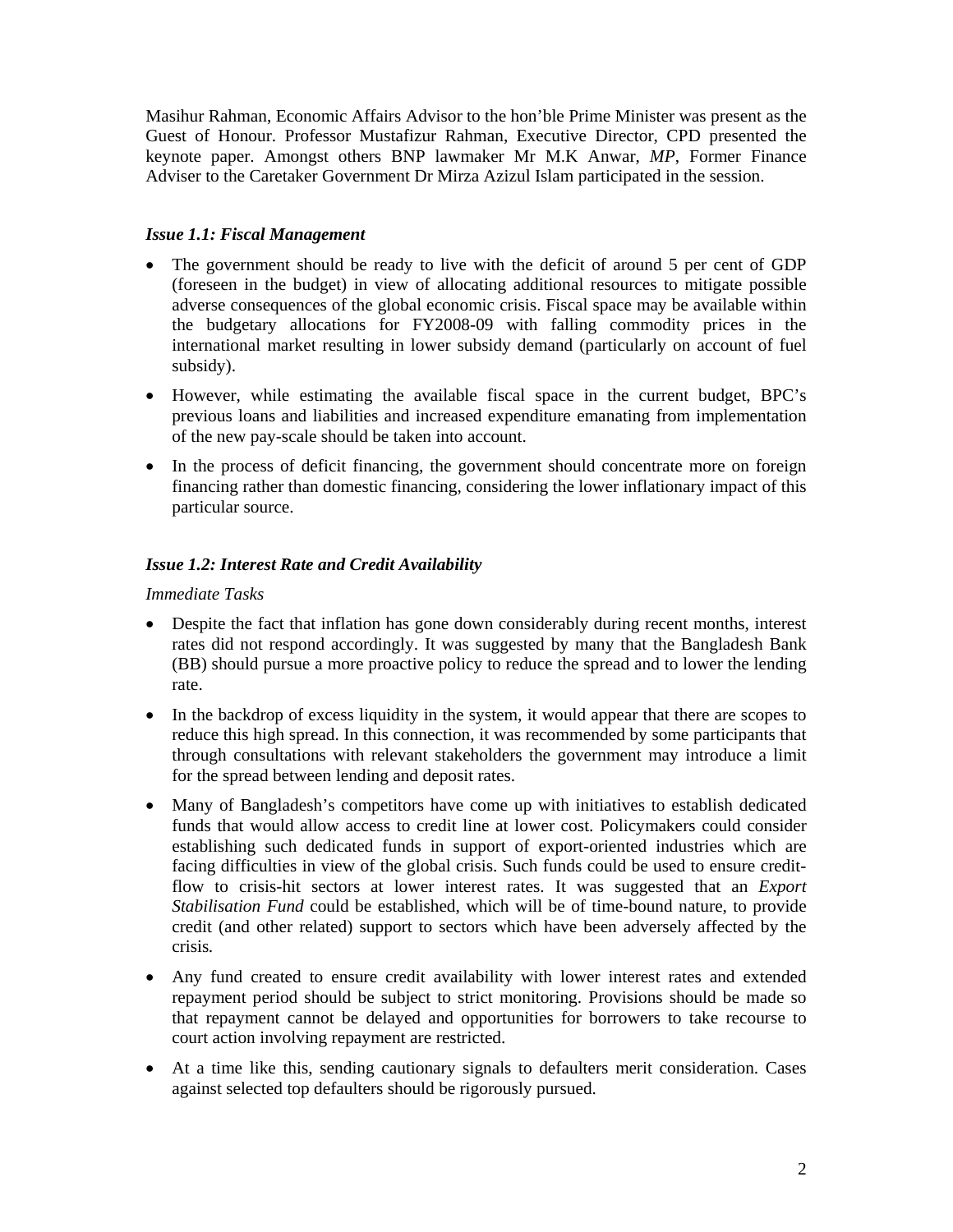#### *Medium-term and budgetary measures*

- Reduction of tax rates on financial institutions could be a possible policy alternative in bringing down interest rates (income tax rate for financial institutions is at present as high as 45%).
- Considering the increasingly important role of the SMEs in the domestic economy (through employment generation and increasing contribution to exports), a *crisis management fund for the SMEs* may be established to mitigate adverse impacts of global financial crisis. This could be in addition to the Tk. 500 crore SME Fund which is being operated by the BB.

# *Issue 1.3: Reduction in Duties, Taxes and Bank Charges*

#### *Immediate Tasks*

- At present export-oriented industries import capital machineries and spare parts on payment of 1% customs duty – the indemnity bond system was replaced with a concessionary rate of 1% in the FY2008-09 budget. This concessionary rate of 1% could be revisited by the government in the upcoming budget and be abolished (the fiscal impact as well as impact on production of this initiative is likely to be, however, insignificant).
- Bangladesh's exporters and importers had raised concerns about high bank charges for various services. The BB issued a circular which asked banks to review their policies in fixing service charges. The Government will need to strongly monitor adherence to what has been stipulated by this circular to help bring down cost of doing business for entrepreneurs.

#### *Medium-term and budgetary measures*

- In the budget of FY2008-09, customs duty on basic raw materials was reduced to 7% from 10%. At the same time, duty on intermediate raw materials was also reduced from 15% to 12%. In view of the current financial crisis, a number of countries have adjusted their duty levels with the objective to addressing the looming concerns. In the upcoming budget for FY2009-10, the Government may think about further rationalisation of these rates through reduction.
- In view of the crisis, countries such as India and Vietnam are putting in place new initiatives in support of small and medium domestic industries, particularly to boost domestic demand. Various industries received support through duty cuts and access to funds at lower cost. Whilst designing the budget for FY2009-10, the government may consider revisiting the existing tax and duty structure and undertake further adjustments to stimulate domestic consumption and production.
- Before considering duty cuts, the government should analyse the net incidence of tax on exports and production to identify and measure net gains.

# *Issue 1.4: Cash Incentive*

#### *Immediate Tasks*

• An amount of Tk 1,050 crore has been kept in the budget for FY2008-09 as export subsidy for 13 export-oriented industrial products. In view of the need to strengthen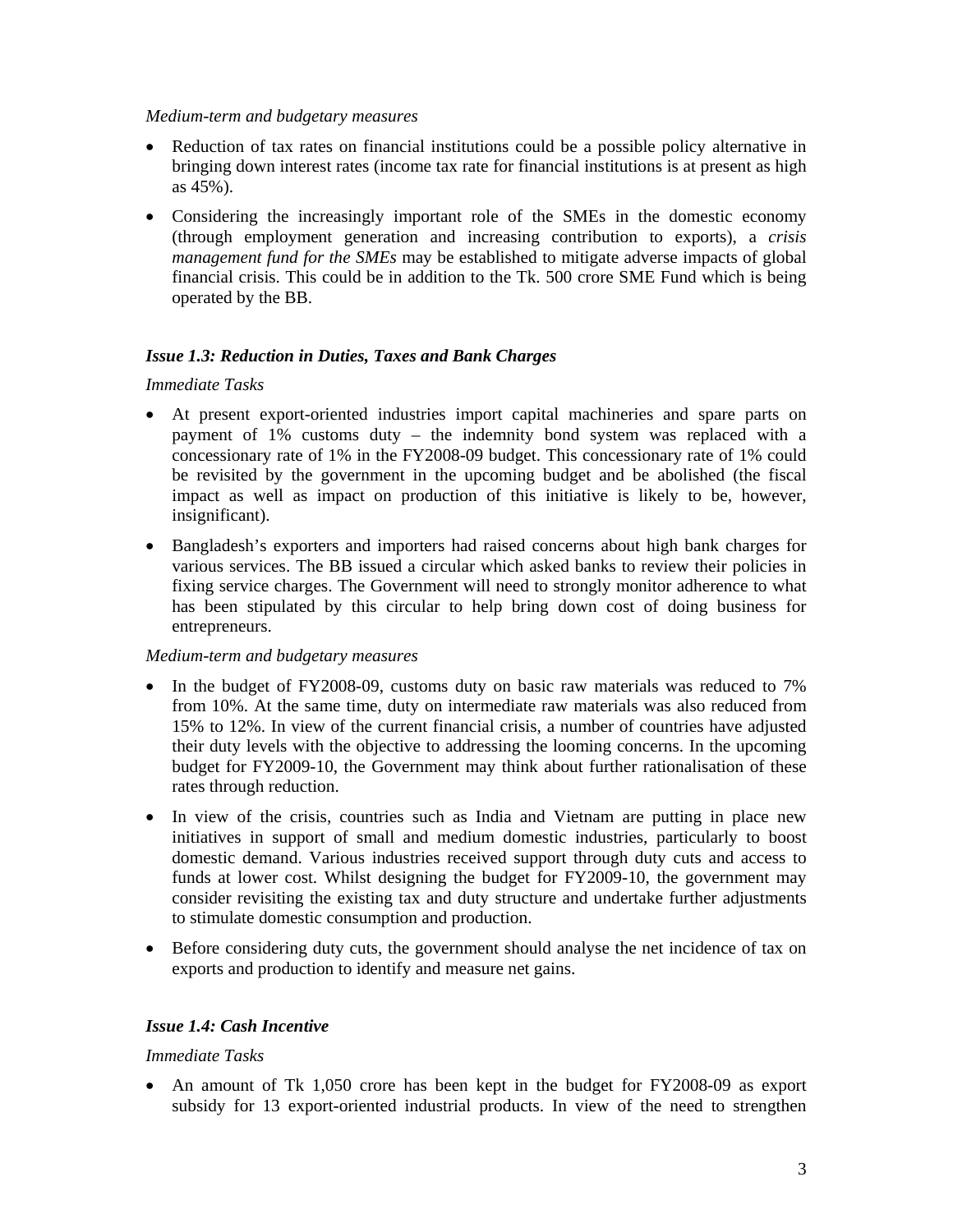competitive strength and lower the costs of doing business in the country, this cash compensation scheme (CCS) should be further enhanced.

- Immediate steps are required to release the arrear of about Tk. 2.43 billion cash subsidy which were not released to the sectors that were eligible for this support.
- Any possible extension of the list and/or enhancement of entitlement under the CCS should be strictly monitored to prevent leakage and ensure proper use.

#### *Medium-term, budgetary and long-term measures*

- If there is deceleration in RMG growth in the coming months, then to support backward linkage industries (since demand for their products will likely come down), and to pass on reduced cost to forward linkage RMG, increase in cash and credit (CC) limit may be considered.
- As in India, support may be put in place for exporters to new markets (e.g. Japan, East Europe) against additional export (perhaps in the form of a certain percentage of incremental export).
- In view of the need to help entrepreneurs to go for upmarket products and raise productivity, the government could consider providing incentives for R&D activities and import of capital machineries in the form of income tax rebates, lower duties and other measures.
- A *Technology Upgradation Fund* (TUF) could be set up to provide support to country's export-oriented industries.

#### *Issue 1.5: Domestic Demand Stimulation*

- Direct fiscal-budgetary support to stimulate domestic economic activities, job creation and domestic demand should be seen as major policy interventions, accepting the risk of higher deficits as some of the other countries have opted for.
- Unlike many other low income countries, Bangladesh does have a formidable and large domestic market. Private consumption accounts for 74.5% of Bangladesh's GDP (in FY2007-08). Stimulating private consumption through government expenditure would, thus, be the most effective way of stimulating the economy.
- Effective implementation of programmes such as 100-day employment generation programme, proposed initiatives in support of one-job-one-family, higher allocation for VGD/VGF and other social protection programmes could absorb shocks arising from slowdown in export, industrial growth and lower number of people going abroad for jobs.
- The government should scrutinise the reasons for non-implementation of the public investment programme and pay special attention to enhance its capacity to ensure higher use of ADP funds. It was suggested that a set of actionable suggestions be identified, through further discussions, towards higher and more effective utilisation of ADP.
- Poverty alleviation related projects in the ADP need to be implemented on a priority basis.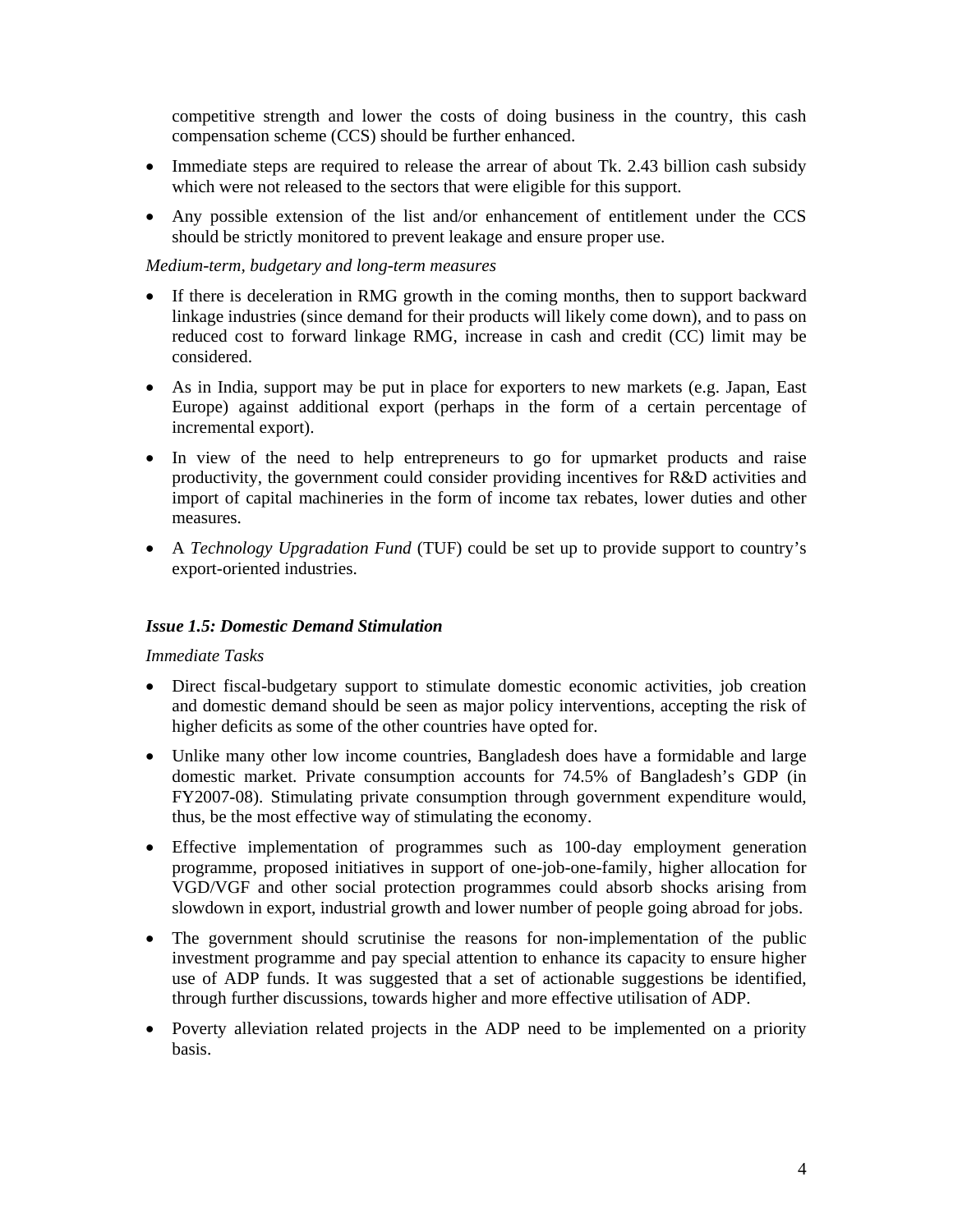#### *Medium-term, budgetary and long-term measures*

- The government has already indicated plans to go for expanded VGD programme and introduction of rationing system for selected groups of workers. The upcoming budget will need to reflect government's initiatives in this regard.
- Initiatives to pursue large scale infrastructure projects could play a positive role in stimulating domestic demand and creating jobs. The government has already expressed its intention to pursue a number of mega-projects (deep seaport, Padma bridge, Dhaka-Chittagong highway). The work on these should start in earnest. This is also likely to have positive impact on the job market.
- To improve governance, which is vital for any stimulus plan aiming at enhanced domestic demand, district-wise budget may be considered.
- Public-private partnership will be vital for large-scale infrastructure development initiatives, particularly in the energy sector. Incentives need to be identified to encourage this partnership.
- To attract investments and to aid industrial growth, priorities need to be set with regard to alternative energy sources in order to address the shortfall in gas and electricity supply.
- With local government structure at the upazilla level now in place, ADP allocation/utilisation through these local government bodies should be given due policy priority.

#### *Issue 1.6: Overseas Employment*

#### *Immediate Tasks*

- Efforts are needed (both through diplomatic and non-diplomatic ways) to allow Bangladeshi workers to stay on in Middle East countries even when work permits *(akamas)* are discontinued.
- It will also be important to negotiate with host-countries, particularly in the Middle-East and Malaysia, to allow extension of work permits for Bangladeshi workers who could lose their jobs because their respective companies have discontinued their operations. Efforts should be taken to compensate those workers, who have paid for work visits, travels etc. but are unable to travel now. Close consultation with Bangladesh Association of International Recruiting Agencies (BAIRA) and other stakeholders will be required for this. Diplomatic efforts should also target that Bangladeshi workers are not the first to be thrown out.
- The present crisis is also to be seen as an opportunity to curb and discipline the activities of unscrupulous middlemen in the 'manpower business'.
- Returning workers may be provided soft loan from *Foreign Workers Welfare Fund* to help them tide over bad times and for the purposes of lending and help start businesses on their own.

#### *Medium-term Tasks*

• Efforts should now be strengthened so that Bangladesh is able to cater to the needs of the new markets for migrant workers in the developed countries, particularly in caring services, nursing, medical technicians, etc.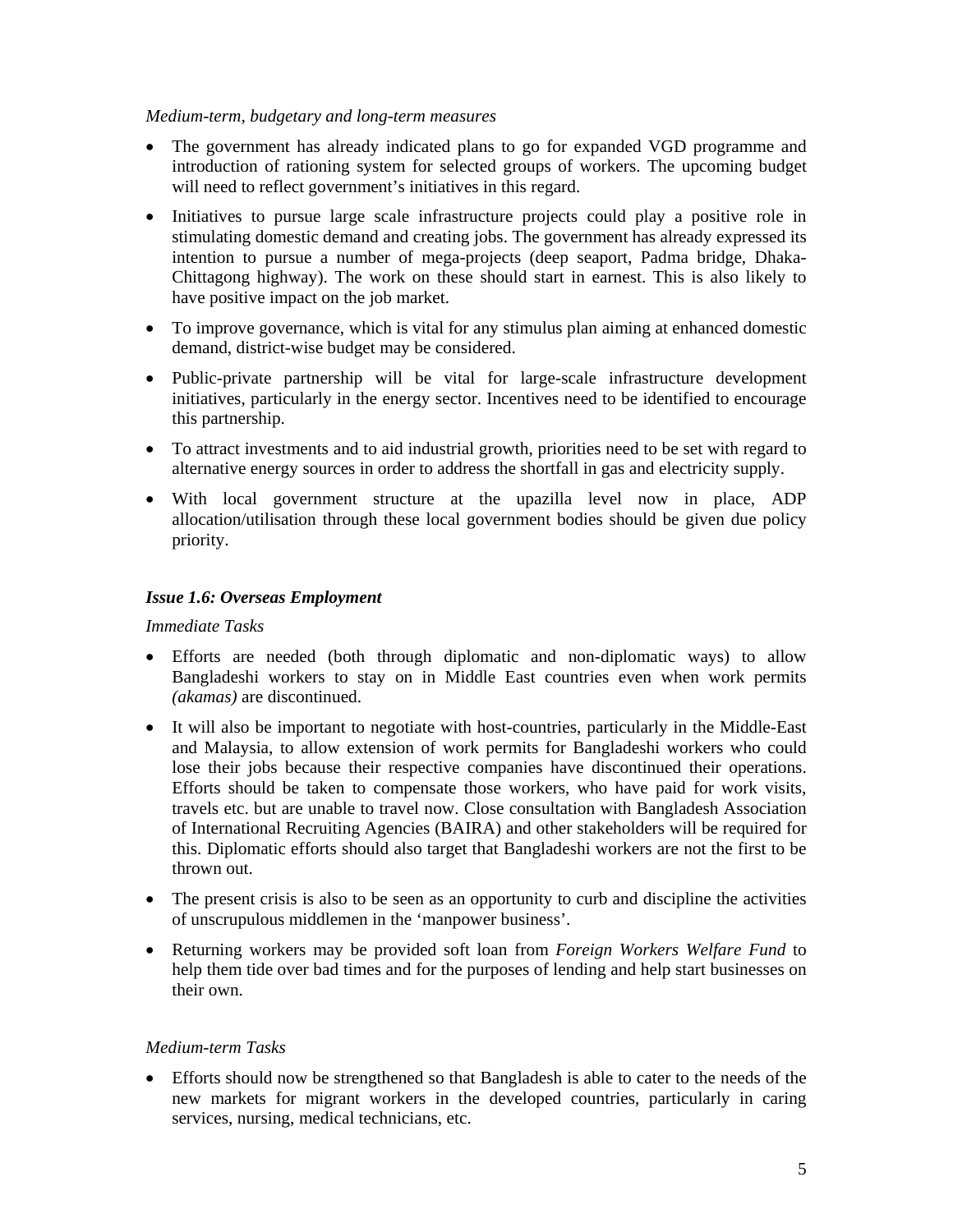- A time-bound plan should be put in place so that all workers travelling abroad have an opportunity to undergo skill upgrading training before they leave for jobs abroad.
- The government should take immediate steps towards remittance flow through legal channels (it is apprehended that a significant percentage of the total remittance flow comes through informal channels).

### *Issue 1.7: Exchange Rate*

- In the context of the recent high inflation, the need for transmitting the positive impact of falling commodity prices from global markets to consumers remains a concern. Furthermore, devaluation could also have adverse economy-wide impact. These concerns limit the scope for further devaluation of BDT.
- Since exchange rate manipulation is likely to have economy-wide impact, it is argued that a better policy option would be to have sector-specific intervention mechanisms in place rather than pursuing a proactive policy of intervention in the exchange rate markets that results in exchange rate depreciation.

### *Issue 1.8: Other Policy Options*

- The government may consider lowering prices of diesel and kerosene in the backdrop of decline in international prices and transmit the benefits of falling fuel prices to consumers, particularly consumers of diesel and kerosene.
- Data availability is a major limitation for informed policy making in Bangladesh. In view of this, the Bangladesh Bureau of Statistics (BBS) needs to be further strengthened. The Household Income and Expenditure Survey (HIES) should be conducted more frequently since it is a major source of information on poverty and MDG attainment.
- Budget should consider the adverse impact of climate change. a gender audit should also design the budget by taking cognisance of impact of global financial crisis on gender.
- The government should strengthen the monitoring of the current global economic crisis and its possible transmission mechanism and impacts on various sectors of the economy. In this context, the government may consider periodic press briefings regarding the status of the crisis and the initiatives that the government is considering in order to cope with the crisis. The Task Force on Global Financial Crisis set up by the government was viewed by the participants as an important initiative. It was felt that the work of the Task Force should be strengthened so that it is able to make speedy and concrete suggestions in view of the emerging situation.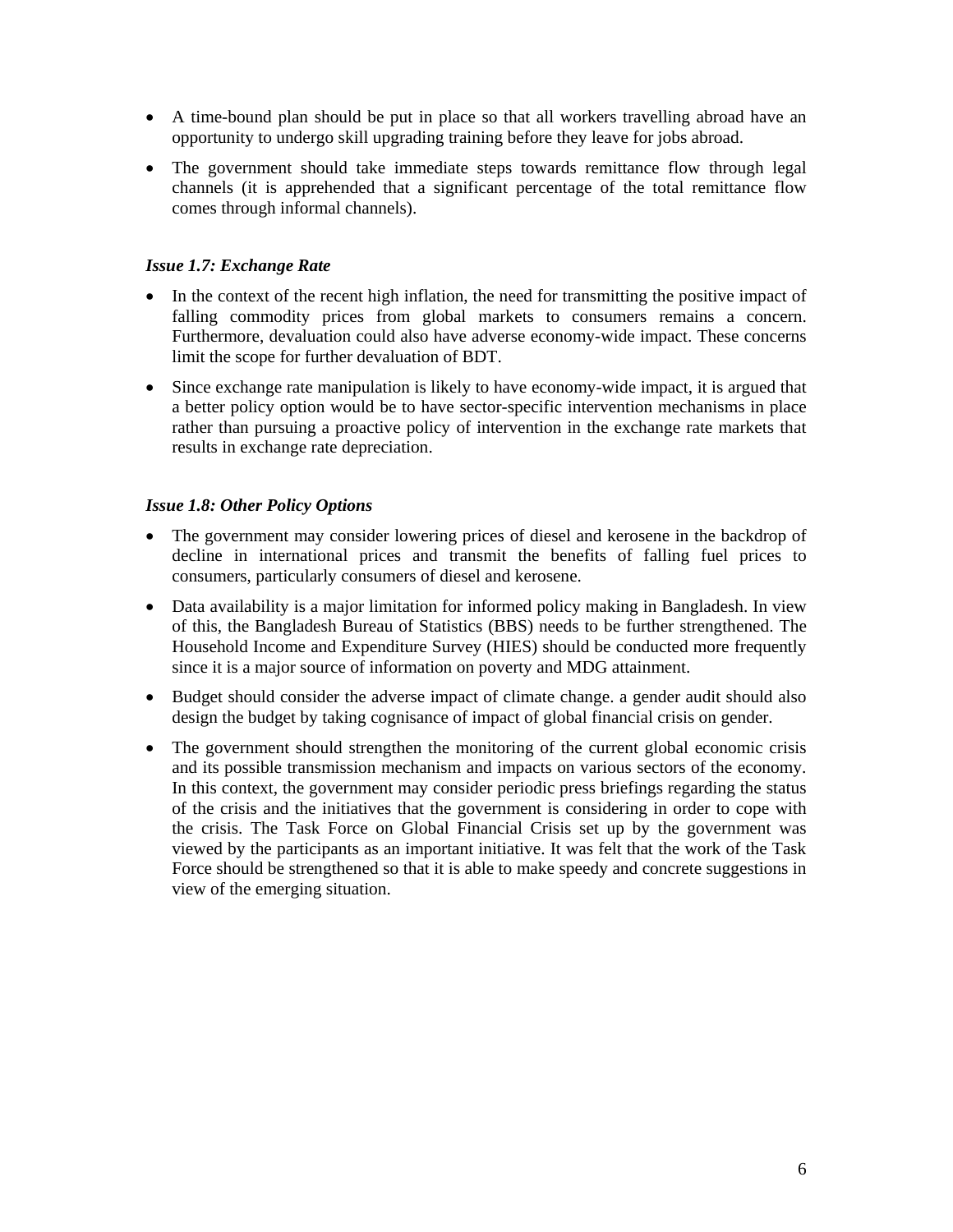# **II. FOOD SECURITY AND CONTAINING INFLATION**

The second session of the Conference was on *Food Security and Containing Inflation.* The session discussed relevant attendant issues, challenges and options related to food security and inflation. A number of suggestions was put forward by the keynote paper and participants to ensure food security and contain price escalation. Mr. M. Syeduzzaman, Member, CPD Board of Trustee and Former Finance Minister Chaired this session. Dr. Muhammad Abdur Razzaque, MP, Hon'ble Minister for Food and Disaster Management was the Chief Guest and Dr A M M Shawkat Ali, Former Advisor to the Caretaker Government was the Special Guest. Dr Mahabub Hossain, Executive Director, BRAC and Dr Uttam Deb, Head of Research, CPD prepared the keynote paper. Professor M A Sattar Mandal, Vice Chancellor, Bangladesh Agricultural University, Mymensingh and Dr. Quazi Shahabuddin, Director General, Bangladesh Institute of Development Studies (BIDS) were the designated discussants. Amongst others, the session was attended by BNP Lawmaker and former Agriculture Minister Mr. M.K. Anwar, MP and former Education Minister Dr M. Osman Faruk.

### *Issue 2.1 Self-sufficiency versus Self-reliance*

- Bangladesh should aim for self-sufficiency in rice production. In case of wheat, import will be needed to cater to domestic need.
- Support policy and incentive mechanism will need to be put in place to ensure increased domestic production of food items.

# *Issue 2.2 Increased Production of Rice*

• Demand for food is gradually increasing due to increase in population and income. On the other hand, availability of land and irrigation water (particularly ground water) is declining and soil fertility has also been decreasing due to imbalanced and inadequate fertiliser use. Consequently, increased production will have to be achieved through rise in yield.

- Promotion of improved crop husbandry practices such as alternate wet and dry (AWD) irrigation technology, introduction of System of Rice Intensification (SRI), promotion of balanced fertiliser use and use of leaf colour chart (LCC) for better management of urea fertiliser, and direct seeding of rice with Drum Seeders for reduction in per unit cost of production.
- Additional one million hectare of land in coastal areas could be brought under cultivation during the dry season (late *Boro* and *Aus*). Proper support for tillage and irrigation will be needed if this is going to happen.
- Policies with regard to dissemination of technologies developed for unfavourable ecologies, and promotion of hybrid rice for further shift in yield for the irrigated environment require urgent attention by the government.
- More effective extension service needs to be put in place by using TV Channels, toll-free or low-tariff mobile phones, etc.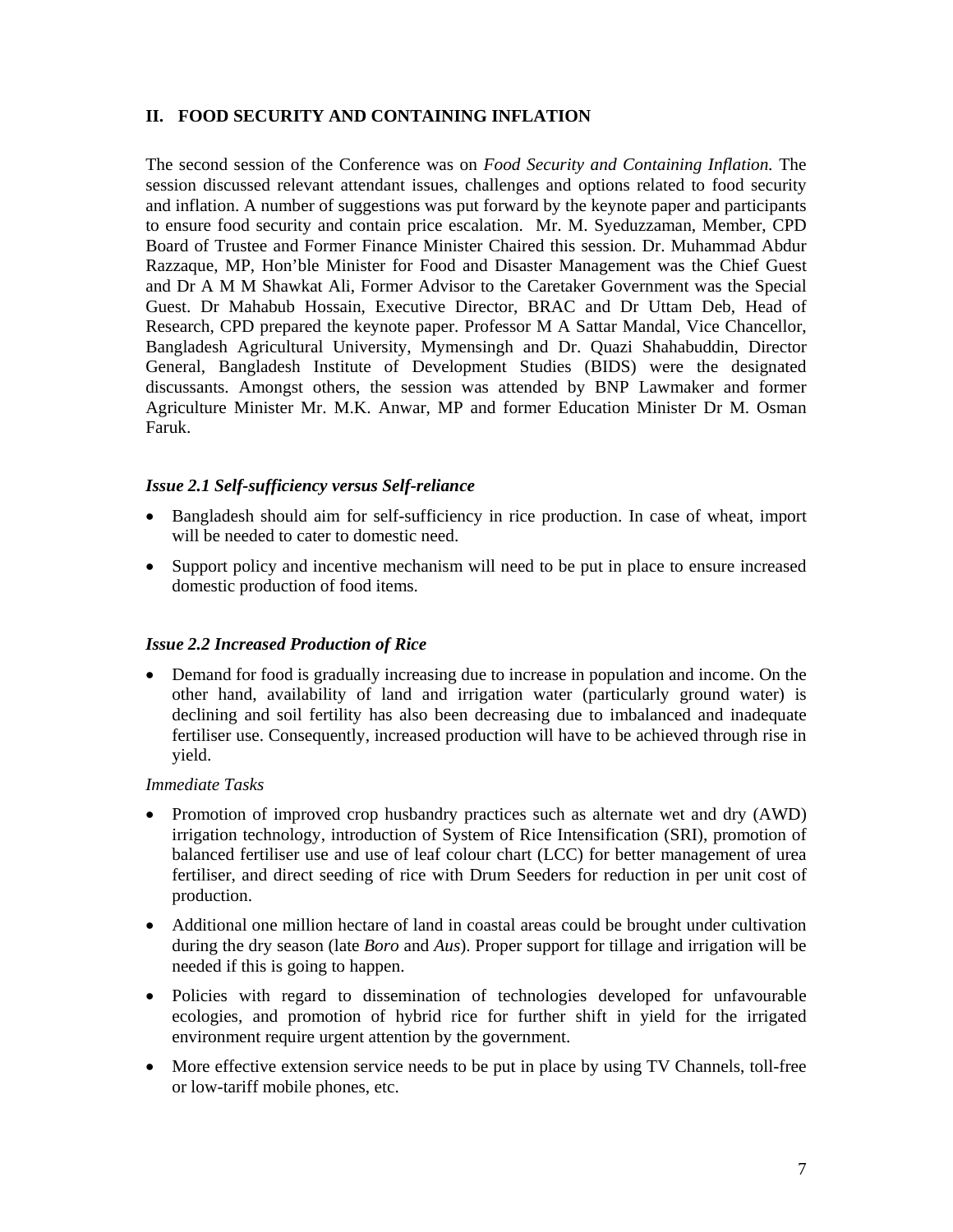- *Aman* rice has lower unit cost of production and higher profitability compared to *boro* rice, and is competitive internationally. Therefore, adequate importance for increase in rice production in the *Aman* season should be given priority.
- Increased supply of agricultural credit to overcome shortage of working capital for agriculture particularly for *Boro* production, can be achieved through a well coordinated initiative of the government which will involve Krishi Banks, NCBs (nationalised commercial banks), private banks and NGOs providing micro-credit.
- Agricultural forecast system should be modernised and easily accessible to the farmers to facilitate best cultivation strategy for higher production at the farm level. Bangladesh Space Research and Remote Sensing Organisation (SPARRSO) can play a vital role in this regard.

### *Issue 2.3 Development of Seed Sector*

• Supply of quality seed is critical to increasing the rice production. Supply of quality rice seed alone can increase production by 20 lakh metric tons.

### *Immediate Tasks*

- In the Boro season, adequate seed supply for *BRRI Dhan 28*, *BRRI Dhan 29*, *BRRI Dhan 25*, *BRRI Dhan 36*, and *BRRI Dhan 47* (in the salinity affected southern-coastal region) is necessary. This can be achieved through special schemes for production of Breeders seed production by BRRI and Truthful level seed production by BADC, Agricultural universities, NGOs and private companies.
- For increasing the yield in irrigated areas, cultivation of hybrids can be promoted.
- During the Aman season, BR 11 is still the most popular variety but it has degenerated at the farmer's level. Higher amount of distribution of quality seed of BR 11 will increase production. Efforts should be made to promote *BRRI Dhan 40* and *BRRI Dhan 41* in salt affected coastal regions. For late cultivation, *BRRI Dhan 46*, *BRRI Dhan 37*, *BRRI Dhan 38* and *Binashail Dhan* need to be promoted. *BRRI Dhan 44* is highly suitable for cultivation in major areas of the Coastal belt. In *Monga* affected regions, *BRRI Dhan 33* need to be promoted.
- Regular monitoring of seed quality is important. The Seed Certification Agency (SCA) is a rather weak organisation. It should be converted into a regulatory authority which is vested with adequate power. The agency is operated by staff from extension department. This practice should be discontinued and dedicated specialised people should be inducted into this institution.

# *Issue 2.4 Subsidy for Diesel and Irrigation*

• Irrigation cost in Bangladesh is 2 to 3 times higher than in India, Thailand and Vietnam, mainly because Bangladeshi farmers have to use diesel for irrigation while farmers of other countries have the scope to irrigate through subsidised electricity and large scale irrigation project.

#### *Immediate Tasks*

• Reduction in diesel prices with a view to lower cost of irrigation is urgently needed. Price of per litre diesel may be set at Tk. 35. Another alternative is to distribute diesel subsidy allocated in the Budget for FY2008-09 to the farmers. National ID card can be used for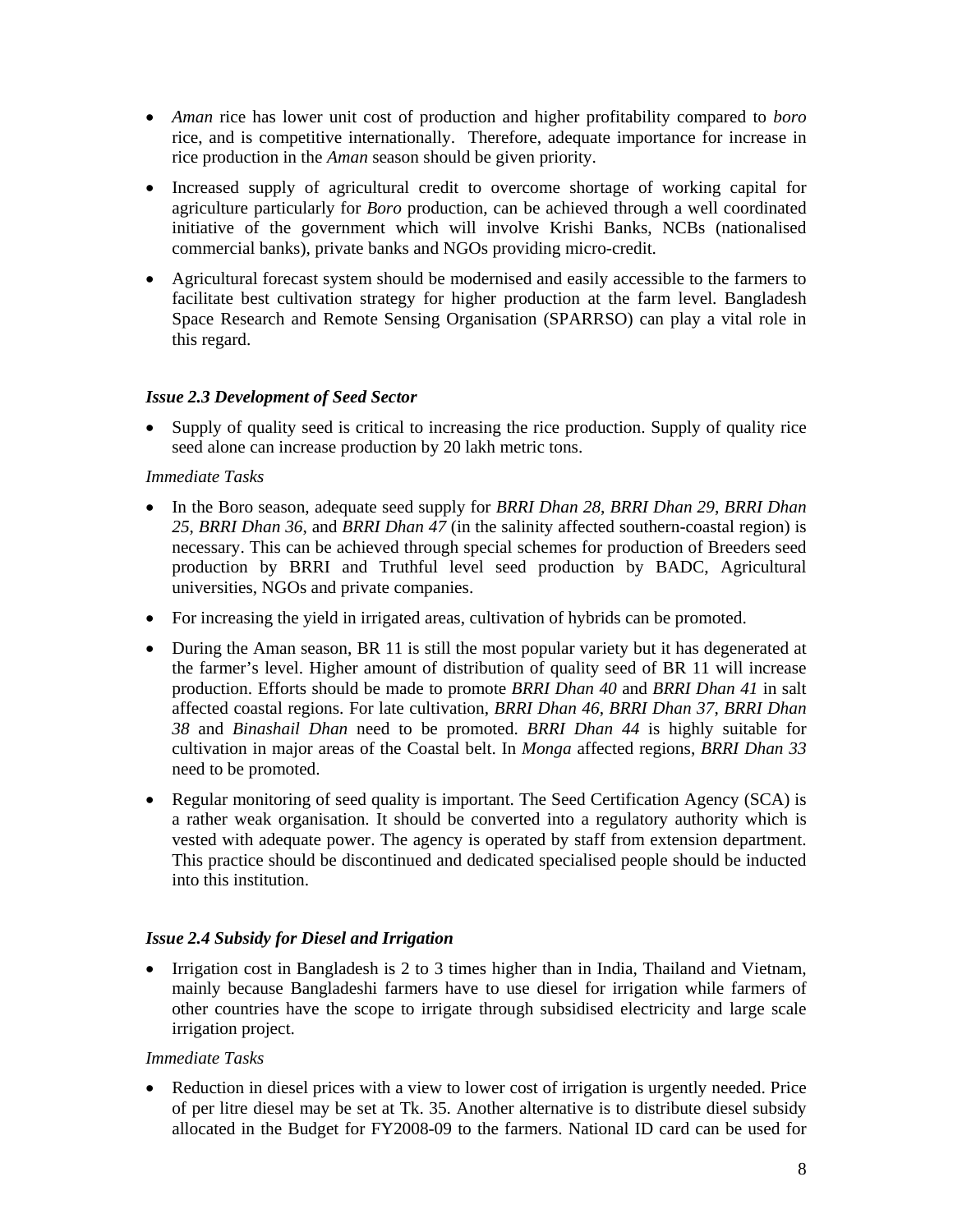this purpose. In the case of providing subsidy marginal farmers should be targeted, first and given priority.

• The government should undertake a plan to establish electricity operated irrigation system throughout the country within 5 years. This will reduce cost of irrigation by two-thirds.

# *Issue 2.5 Development of New HYVs and Hybrids*

• Bangladeshi farmers have adopted HYVs in most of the areas suitable for food grains. As a result, yield gap between the farmers' field and experimental stations has narrowed down over the recent past. Therefore, further increase in yield of food grains at the farm level will depend on making breakthrough in development and diffusion of new varieties and hybrids that have higher yield frontier.

*Tasks* 

- Priority should be given to development of varieties for unfavourable ecologies (flood, drought, salinity). Development of hybrid rice should be encouraged for further shift in yield for irrigated environment.
- More dependence on new sciences such as bio-technology, GIS, remote sensing and ICT for technology generation is required.

# *Issue 2.6 Public Investment and Capacity Strengthening*

• New technologies were the major source of increased production in Bangladesh agriculture over the years. International financial and technical support to Bangladesh through IRRI, CIMMYT and other research and development organisations played a critical role in technology development and dissemination. Regrettably, international support for agricultural research and development has declined over the past decade which has possibly acted as a limiting factor when considered in terms of making a breakthrough in technology development in Bangladesh.

- Increase public investment for agricultural research, extension, and development of rural infrastructure. Consider fixing a minimum share in terms of agri-GDP for relevant expenditure.
- Training and research support for frontier science, particularly for bio-technology and hybrid, should get priority.
- Investment in training of extension workers particularly for agricultural officers and assistant officers working at the Upazilla and Block level are essential.
- Strengthen capacity of BBS so that it can develop reliable food statistics and data related to production, consumption and price of the agricultural products.
- Government needs to establish *New Krishi Bazars* for farmers, particularly in the higher production areas of Bangladesh. Establishment of additional wholesale markets in big cities and towns would also be required.
- Strengthen marketing information services for agricultural products through more allocation.
- Modernise Passbooks for Agricultural Credit.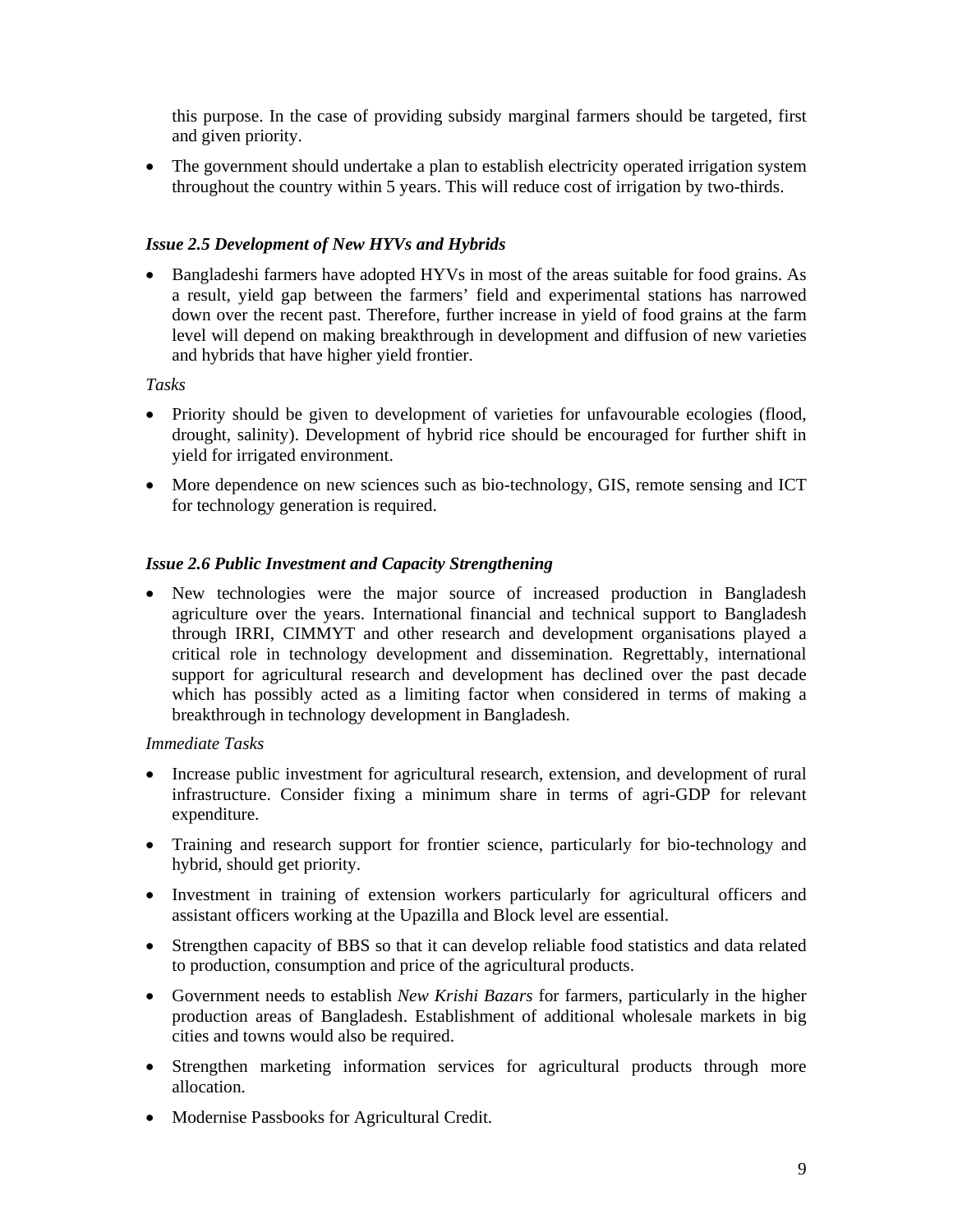### *Issue 2.7 Promoting Agricultural Diversification*

• In recent years, production of non-cereal crops, vegetables, fruits, fish, meat, milk and egg has increased substantially. But post-harvest processing and storage facilities for vegetables, potato and fruits continues to remain limited. The poultry sector is being severely threatened by *bird flu*. Livestock sector has suffered from trans-boundary diseases. Fisheries sector is also threatened by outbreak of some diseases of fish and genetic stagnation.

### *Tasks*

- Formulate an integrated strategy to promote non-cereal production.
- Encourage establishment of post-harvest processing and storage facilities such as cold storage for vegetables, and fruits, and processing centre for milk.
- Ensure optimum utilisation of the potentials of the hill tracts in the low hilly regions of the North and North-Eastern part of the region which constitute 10 per cent of the total land area of the country. This is particularly important since high potential for horticultural and fruit crops exist in these areas.

### *Issue 2.8 Provide Incentives to the Farmers*

• Prices of foodgrains (rice and wheat) and many agricultural commodities have declined in recent months. However, the cost of production of these commodities has gone up due to higher prices of fertilizers, diesel, labour and other inputs. If the price drops further, it may create the reverse problem of how to provide incentives to farmers to sustain growth in production in future.

#### *Immediate Tasks*

• Ensure minimum price to the farmers with adequate incentive. Price of paddy at the farm level should not fall below Tk 500 per maund (i.e. 40 kg). To this end, linking up government procurement programmes with social safety net programmes particularly with *Public Foodgrain Distribution System* (PFDS) will be needed.

#### *Medium-term Tasks*

- Long term planning on how to provide agricultural support needs to be identified in place of various short term supports and subsidy.
- Insurance coverage system for crops and livestock needs to be established for farmers.

# *Issue 2.9 Containing Inflation*

*Tasks* 

• Stabilisation of prices constitutes an important element of production incentives and consumer welfare. Price stabilisation (especially upward movement of prices) is also important politically. As such, high prices point to the need for government intervention even when such intervention could sometimes be costly and suffer from lack of appropriate response. Stabilisation of prices of essential commodities within a band will require maintaining a comfortable level of public stock. In case of retail price of coarse rice, the government may fix a transparent target of maintaining the price level in the range of Tk. 20 to Tk. 25. This could work in the following manner - if the market price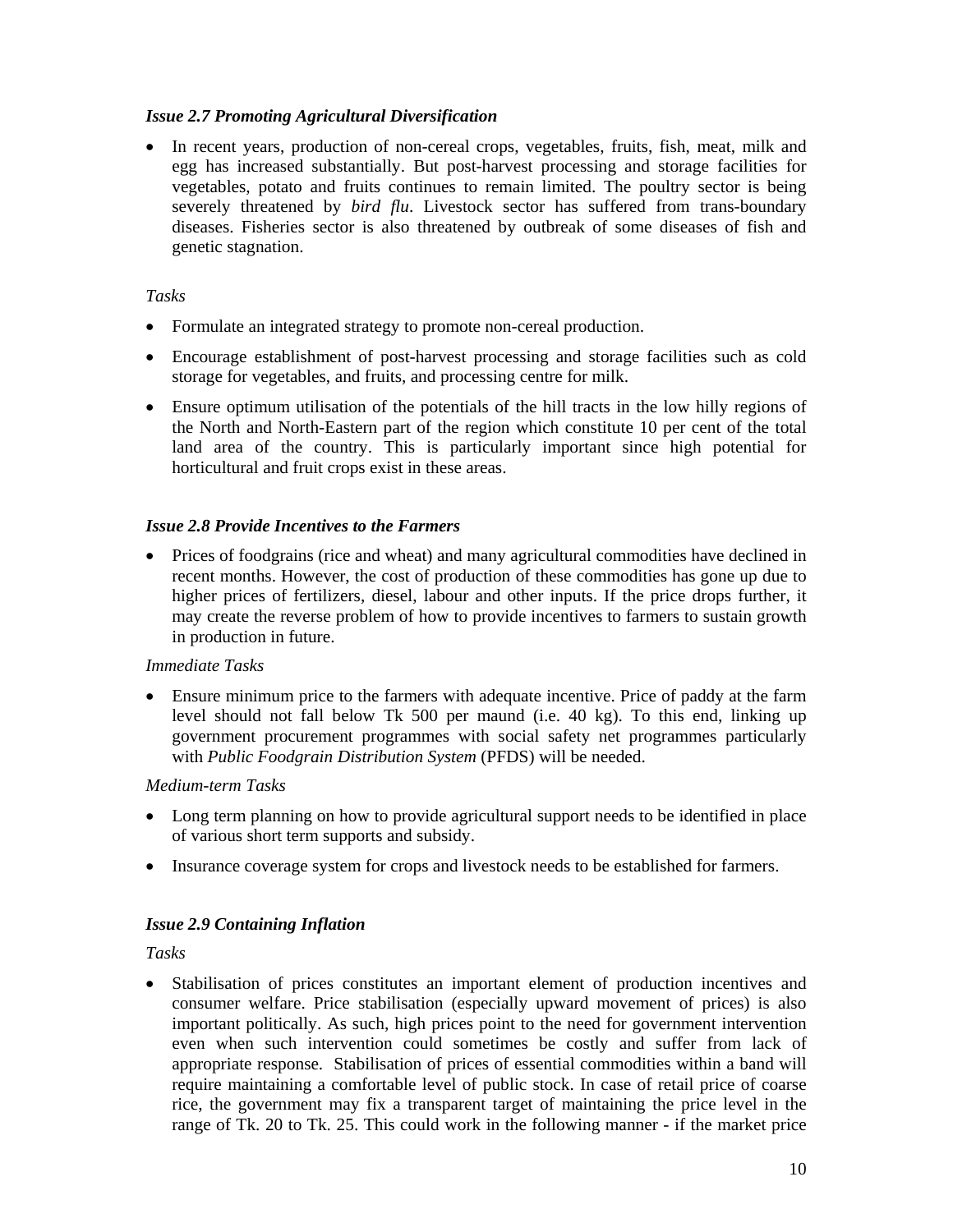goes above this, then the government will have to sell in the market from the public stock so that market price of coarse rice comes down. On the other hand, if the market price falls below Tk. 20, then government will buy from that market so that price stability is achieved and farmers are saved from losses.

- Use of both fiscal and monetary tools to contain inflation needs to be considered. This might include continuation of zero tariff on import of rice and wheat and other essential items, continuity of accommodative monetary policy to encourage production oriented credit and investment. The BB should encourage the banks to provide credit facilities on softer terms to new importers, ease LC margin for food items, and extend the time limit for customer facility.
- Policy of variable tariff rate in the annual budget on the basis of the assessment of the previous *Aman* and *Boro* harvest, and the prevailing world market prices. Monitoring trade policies of major exporting countries including India will be needed for effective implementation of variable tariff.
- Strengthening of marketing infrastructure and institutional measures such as *Consumers' Rights Protection Ordinance* could be helpful in safeguarding consumers' interests. There is a general consensus at present that consumers' rights were being severely undermined due to lax supervision by the relevant authorities.

# *Issue 2.10 Food Security for Low Income Group and Hard-core Poor*

# *Immediate Task*

- Increased distribution of subsidised food grains to the targeted vulnerable community under PFDS and an expanded social safety net programme will be needed especially when farmers need an incentive price to sustain the growth in production.
- The Safety Nets Programme needs to be designed in such a way so that hard core poor families are covered. Effective implementation of the programmes to reduce mistargeting and reduction in leakages must be ensured.
- Targeting outcomes can be improved by using spatial targeting (higher allocation for upazillas with high poverty rate). Recently-updated upazilla level poverty maps (based on data related to 2005) developed by the BBS in partnership with World Bank and WFP, could be used for this purpose.
- Per capita consumption level of food items by both poor and non-poor population has increased over time. However, there is still substantial urban-rural gap in the issue of food consumption. Level of child malnutrition (wasting, stunting and underweight) is very high. In view of this, nutrition policy needs to be integrated with the national food policy.
- Nutritional issues should be addressed more directly. Increases in food availability and household access to food alone will not be adequate to address the malnutrition problems in Bangladesh. Coordinated programmes involving nutrition education, food fortification, improvements in water quality and public health are needed.

# *Issue 2.11 Agrarian Reform*

- Absence of collective voice of the peasants and landless labourers.
- Absence of institutions owned by small and marginal farmers.

# *Tasks*

• Establish collective farming and cooperative marketing systems to empower small and marginal farmers. Facilitate rice milling facility development and processing facility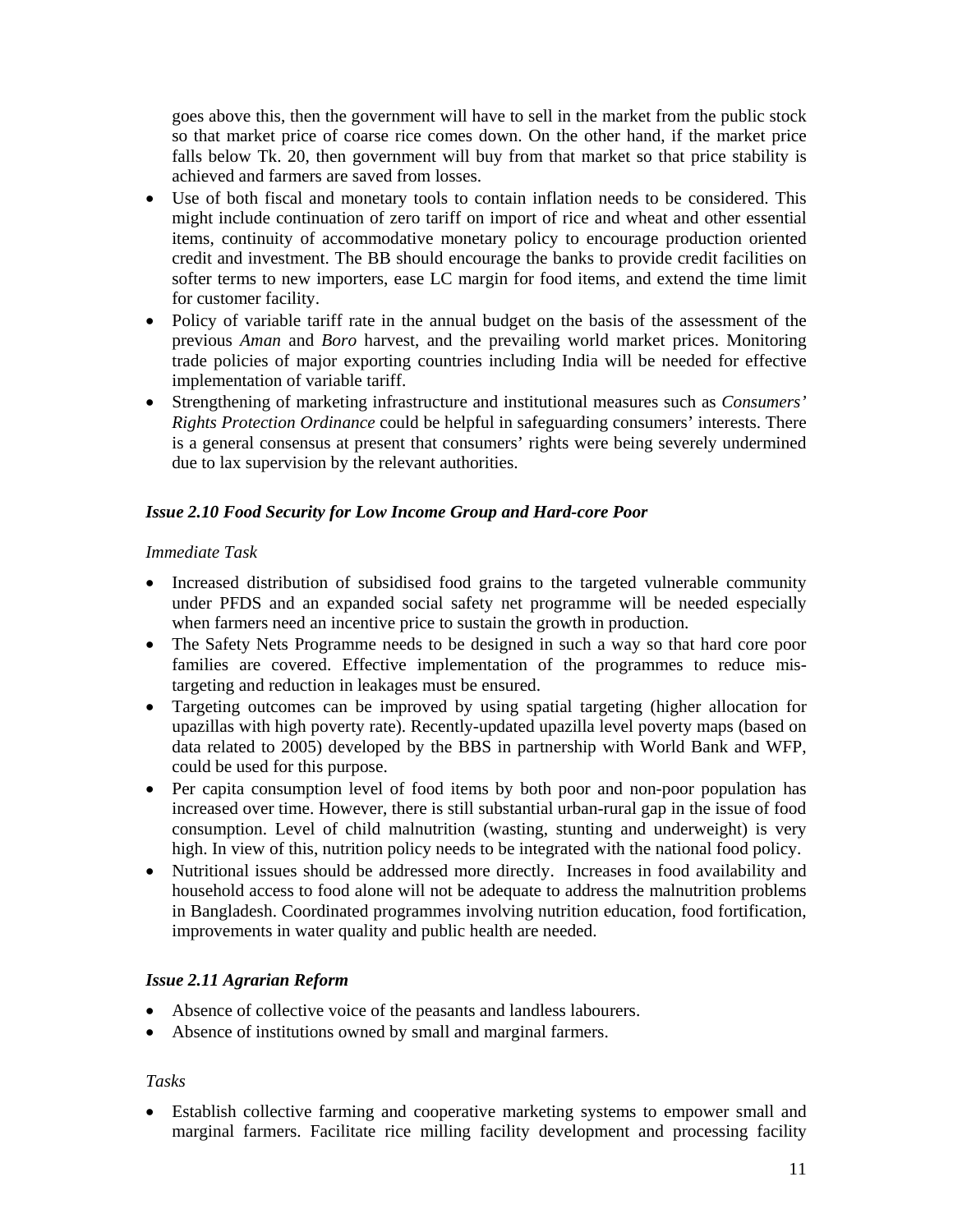development by small farmers. Provide credit and other support to incentivise such initiatives.

- Design Action Plan for land reform and ensure right of share croppers to encourage efficient production.
- Landless and agricultural labourers should be given access and ownership to new productive assets such as power pumps, solar dryer, power tiller, thresher, drum seeder, harvester etc. through credit facilities and training.
- Influence of the middleman need to be reduced through an appropriate strategy that allows farmers to receive adequate price for their produces.

# *Issue 2.12 Facing the Challenges of Climate Change*

• Bangladesh is recognised worldwide as one of those countries which are most vulnerable to the adverse impacts of climate change. A recent study has predicted that rice production in Bangladesh is likely to be reduced annually by 12.2 lakh metric tons by 2030, as a result of climate change. It may be noted that cyclone *Sidr* (in November 2007) damaged rice production of about 12.95 lakh tons. In other words, a silent *Sidr* awaits Bangladesh even in normal years as far as impact on rice production was concerned.

#### *Medium-term Tasks*

- Establish a *Climate Change Adaptation Fund*.
- Formulate policy for adaptation to climate change.
- Research on drought, flood and saline tolerant varieties of crops to facilitate adaptation in future.
- Develop eco-specific adaptive knowledge (including indigenous knowledge) on adaptation to climate variability to enhance adaptive capacity for future climate change.
- International and regional partnership for rice research and development should be encouraged.

#### *Issue 2.13 Collaboration with SAARC Countries*

• At the SAARC level, collaboration for agricultural development is always considered as one priority area though actual progress has continued to be rather very limited.

- Collaboration with South Asian countries for setting up of SAARC Food Bank and for increased agricultural production would be beneficial to reduce the food security risks particularly after natural disasters (floods, cyclones, etc.).
- Other areas of cooperation in the SAARC region from which Bangladesh could considerably benefit in terms of ensuring sustainable food security include: agricultural research and technology development, technology exchange (exchange of germplasm. exchange of variety and breed, crop and animal husbandry practices, water and natural resources management techniques, etc.), capacity building through development of human resources and development of regional facilities (SPS compliant facilities and certification system for organic farming and promotion of environmental goods with a view to ensure food quality and safety), and regional programmes for plant and animal trans-boundary pests and diseases control (bird flu, foot and mouth disease).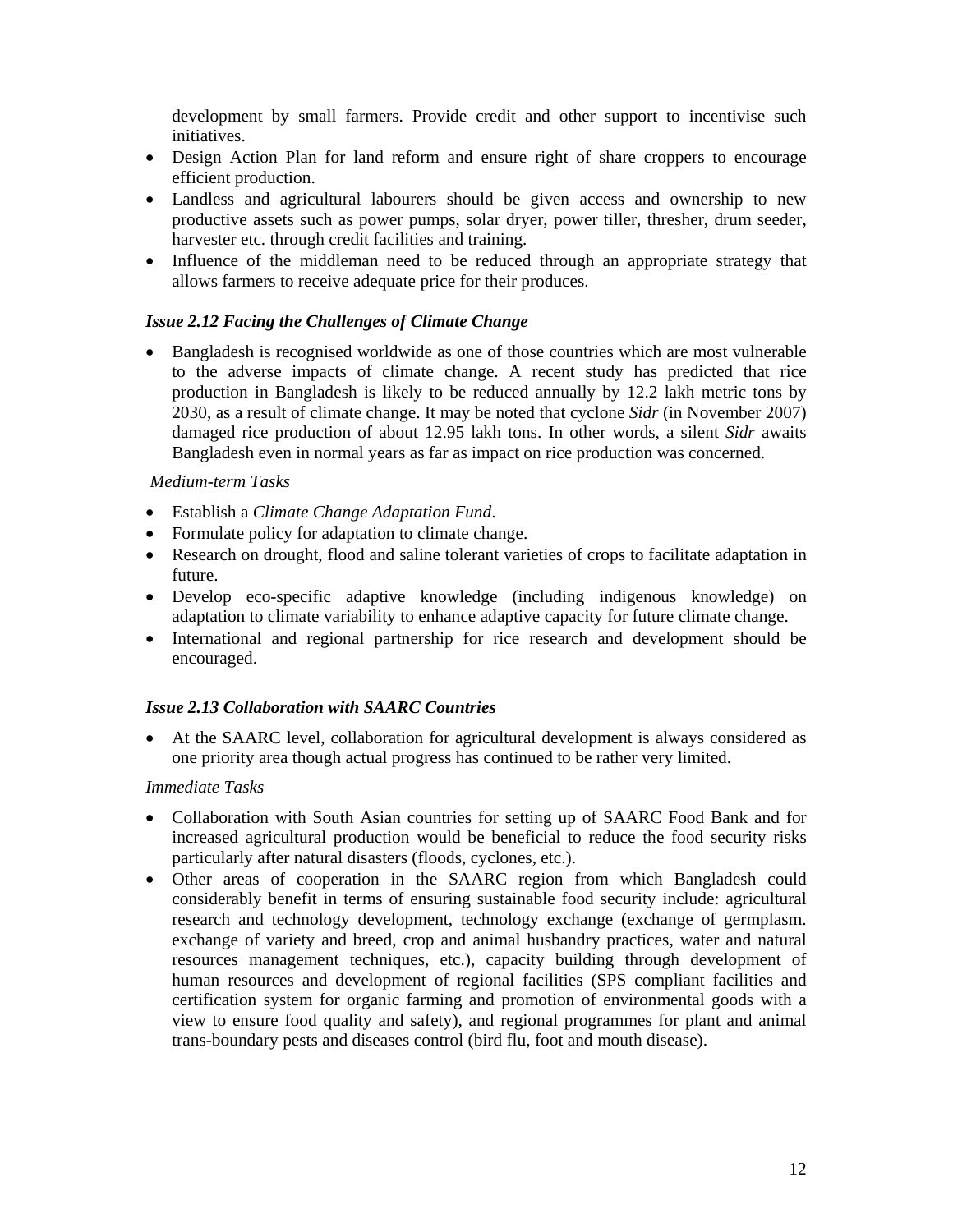# **III. ENERGY SECTOR: CHALLENGES OF ADDING NEW CAPACITY**

Energy Crisis in Bangladesh has been a persistent concern in recent years. A demand to deal with this issue urgently and effectively have been voiced by all relevant stakeholders who have called for initiatives to provide energy in the short-term and guarantee energy security in the medium term. This issue has been selected for discussion in the third session of the Conference titled "Energy Sector: Challenges of Adding New Capacity". The session was chaired by Syed Manzur Elahi, Member, CPD Board of Trustees and Chairman, Apex Group. Advocate Shamsul Hoque Tuku, MP, Honourable State Minister for Power, Energy, and Mineral Resources attended the session as the Chief Guest while Mr. Annisul Huq, President of FBCCI was the Special Guest of the session. Dr. M Fouzul Kabir Khan, Professor of Economics and Finance, School of Business at North South University presented the keynote paper. In the keynote presentation and the floor discussion, major issues that were discussed included reserves of energy, challenges facing exploration of energy, problems in generation and distribution of adequate electricity, reform in the power sector including enactment/revision of energy sector related policies, governance in the energy sector, corruption and challenges and opportunities for the newly elected government to deal with the attendant issues.

The key issues and challenges, and the policy recommendations suggested in the course of discussion at the session have been presented below in four sections - (3.1) issues and recommendations regarding energy resource base, (3.2) challenges relating to generation and distribution of electricity, (3.3) reforms in the energy sector and (3.4) challenges and opportunities for the newly elected government to deal with the energy crisis and ensure energy security. Recommendations have been presented from immediate and medium term perspectives.

# **3.1 Issues regarding Energy Resource Base**

# **3.1.1** *Limited Gas Reserve*

#### *i. Depletion of Gas reserve*

#### Issues

- Bangladesh's gas reserves are not adequate to meet the demand for economic activities beyond 2019. Whether it is *proven* reserves (13.1 tcf), *probable* reserves (additional 8.5 tcf) or *possible* reserves (additional 4.6 tcf) estimates do not suggest that Bangladesh would be able to meet the growing demand for gas for electricity generation and fertilizer production.
- The problem of asymmetric information as regards gas reserve, in case of new gas fields, impedes proper estimation of reserve.
- No drilling has taken place in Bangladesh for a considerable time period. (The last major effort for exploration of gas was made in 1998). A small amount of gas (0.44 tcf of gas) was discovered in 2006 at *Bangura*.
- In absence of adding to the existing reserves through new discoveries, increasing demand for gas has been met through raising the supply of gas from existing wells. This has led to considerable damage to the wells and has subsequently, shortened the lifespan of existing reserves of these wells.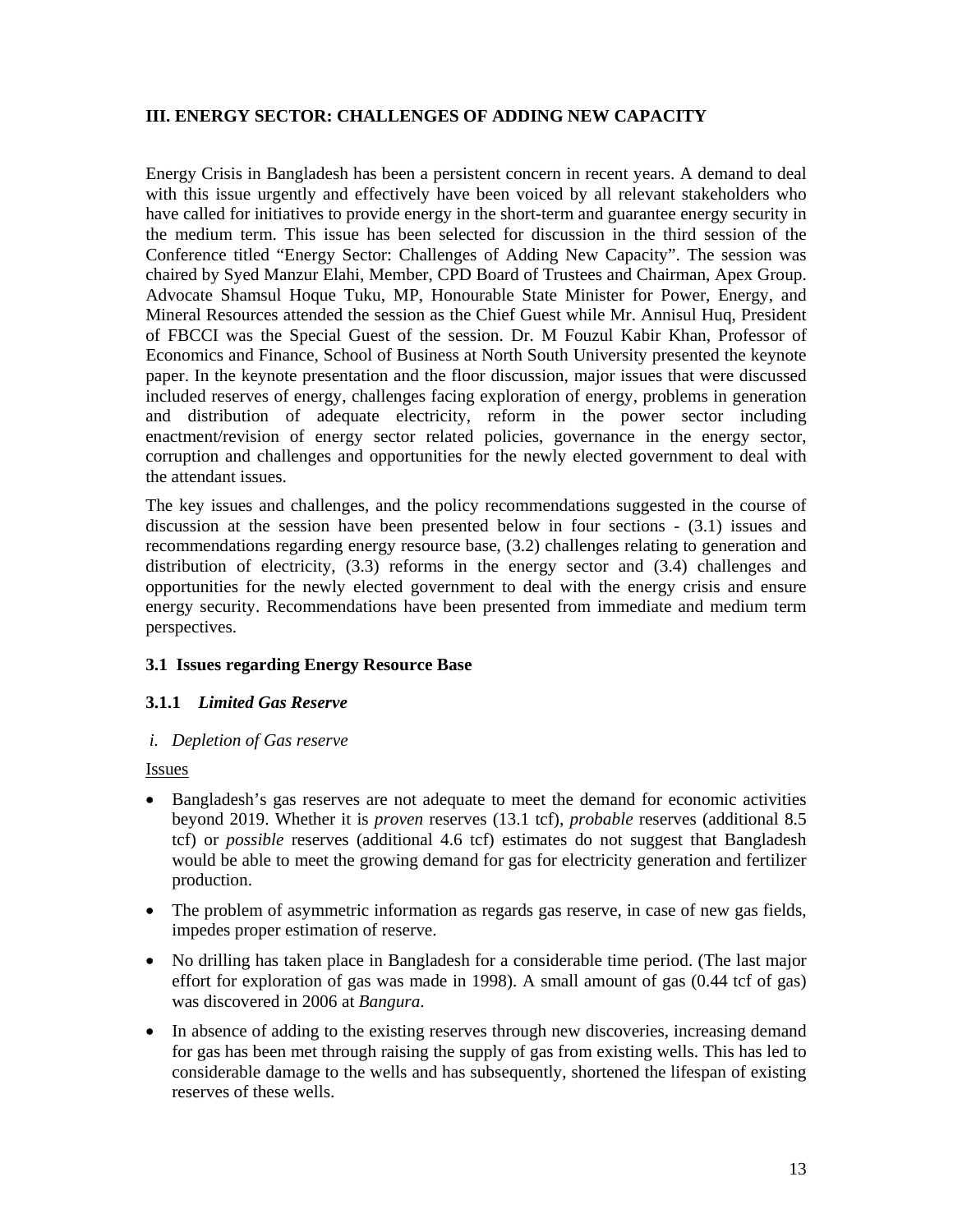# Immediate Task

• Prevailing asymmetric information with regard to reserves between international oil companies (IOCs) and Petrobangla should be narrowed down. Petrobangla should strengthen its technical capacity in order to carry out independent estimates of the gas reserve of existing gas fields, and of those to be explored in the future.

# Medium Term Tasks

- Petrobangla has short, medium, and long-term production augmentation activities planned to bring additional 100 MMSCFD, and 208 MMSCFD of gas in the system in FY 2008- 2009 and during the period FY 2009-2011, respectively.
- Opportunities for expanding available gas resources by converting some of the *possible* and *probable* reserves into *proven* reserves need to be explored. If successful, this may generate an additional 1000 MMSCFD of gas.

### *ii. Problems with Exploration of Gas*

### Issue

• Offshore gas exploration is constrained by disputes regarding maritime boundary with India and Myanmar.

### Immediate Task

• Disputes on maritime boundary with India and Myanmar on demarcation of Bangladesh's Exclusive Economic Zones (EEZ) needs to be immediately considered by the government. Under the United Nations Convention on the Law of the Sea (UNCLOS) 1982, Bangladesh is entitled to claim 200nm of sea area as her EEZ.

# Medium Term Tasks

- Bangladesh could also claim another 150-mile or more beyond the EEZ limit based on the geo-physical characteristics of the seabed as its extended Continental Shelf (CS). However, to claim the CS, Bangladesh needs to complete various surveys as prescribed by the UN and submit the claim before 2011.
- Technical expertise should be developed in the public sector for exploring new sources.

#### *iii. Issues related with Intertemporal Choice of Gas Production*

#### Issues

- The speed with which gas resources should be extracted is particularly important, since gas production at a faster pace (compared to optimal rate) may be detrimental to the country's interests, as it happened in case of *Sangu*.
- Early recovery of investments allowed in exploration clause of PSC's creates an incentive for faster exploitation of reserves. Future PSCs may take cognizance of this.

#### Immediate Task

• Gas production should not progress in excess of the optimal rate. The government should monitor the performance of gas supply by IOCs and BAPEX on a regular basis.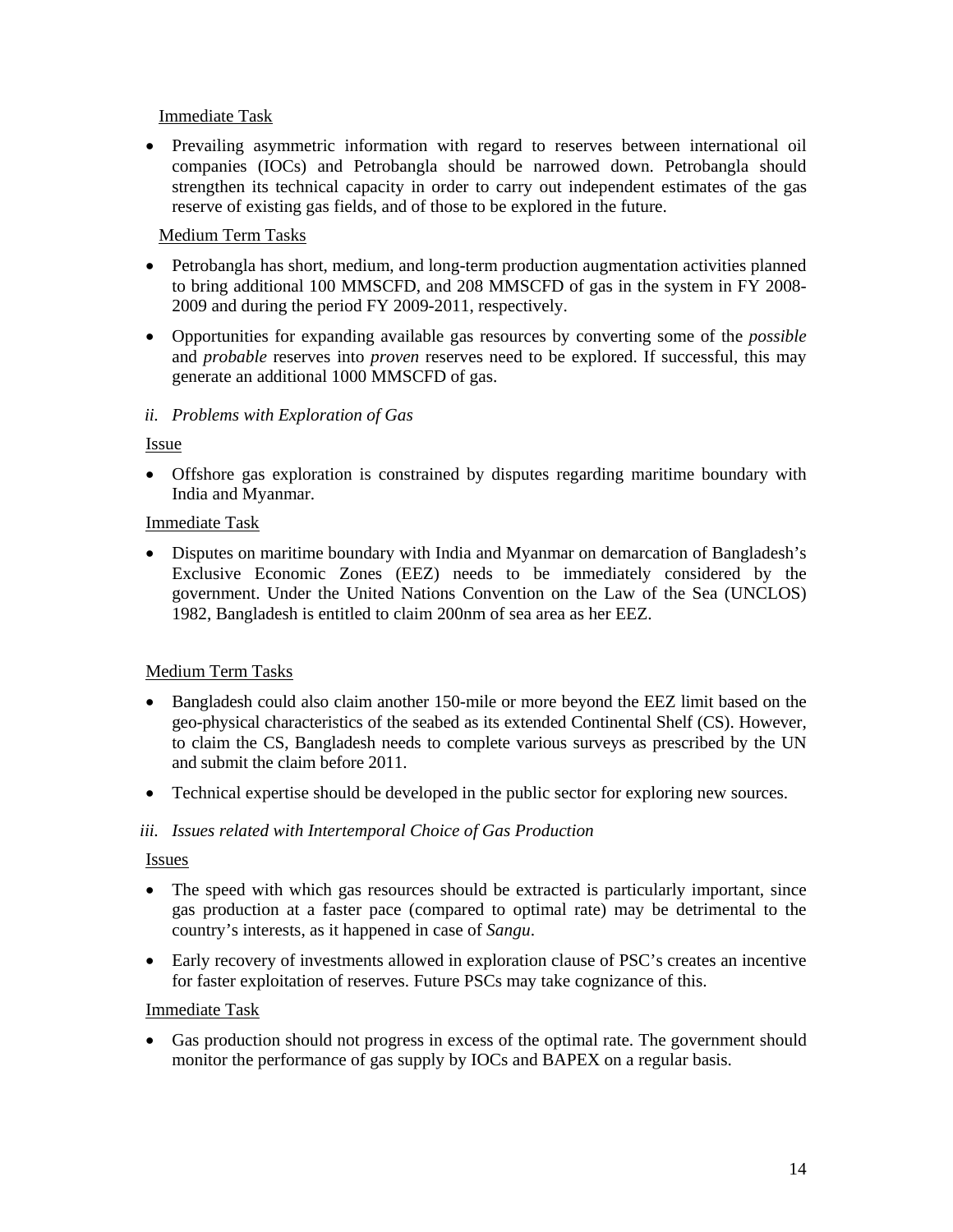### *iv. Issues related with Energy Pricing*

### Issues

- Revision of price of gas relating procurement from BAPEX which has been reset recently has not served the purpose adequately.
- Current level of prices negates both producers' and consumers' incentives. An artificially low price stimulates an increase in demand and it also encourages waste. The tariff on gas in Bangladesh is the lowest for all categories of consumers compared to other countries in South Asia.
- Substantial price differential between procurement prices of IOCs and Petrobangla distorts the market. Low price of gas for BAPEX lowers the income of the government organization and discourages taking initiative for further exploration of gas.

# Immediate Task

• There is scope for revision of price of gas for BAPEX through adjustment of taxes levied on its earnings, e.g. in the form of VAT.

### Medium Term Task

• In the backdrop of the significant increase in demand for both gas and electricity, a gradual increase in prices of these resources may be required. However, in view of economic slowdown it will be difficult to adjust any upward revision of price in immediate future.

# *3.1.2 Unused Coal Reserves*

#### *v. Unused coal reserves*

Issues

- Bangladesh has significant reserves of coal that remain untapped (as estimated 3 billion tons).
- Of the five coal fields discovered so far, production is taking place only in one mine (*Boropukuria* Coal Mine).

#### Immediate Task

• Extraction of coal from *Boropukuria* needs to be increased and its efficient use needs to be ensured.

#### Medium Term Task

• Assuming in the medium term the government is able to increase extraction of coal establishment of coal based power plant should be encouraged.

#### *vi. Mining Coal*

Issues

- There are quite considerable differences in the recovery rate of coal from the coal mines depending on technologies used and method of mining.
- The National Coal Policy is still awaiting government's approval.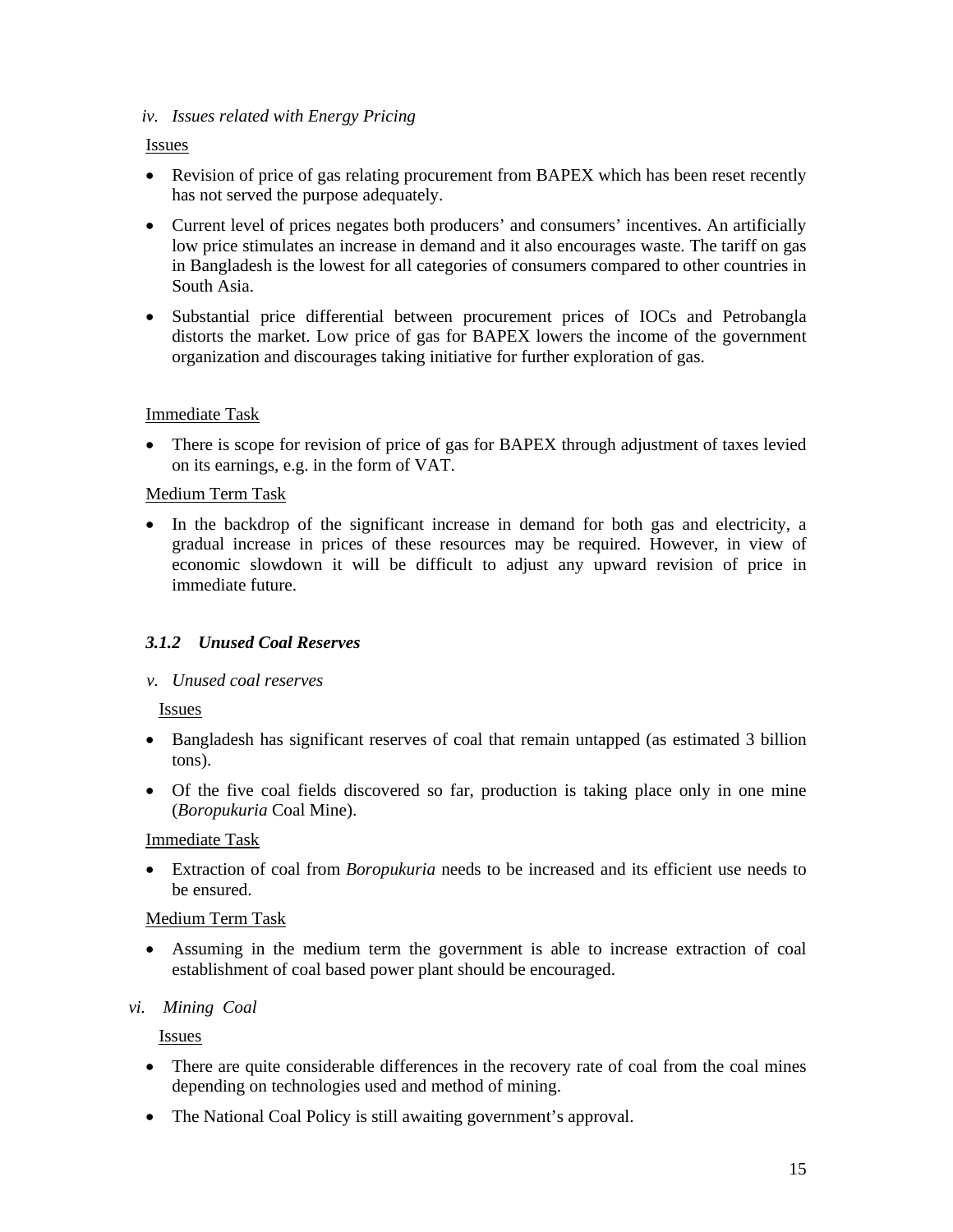### Immediate Tasks

- Government should take an immediate decision regarding the method of coal extraction (open or deep shaft mining), taking into account the issues and concerns raised by different stakeholders. Concrete incentives need to be designed to ensure that stakeholder concerns are met and also that optimum economic solutions can be put in place.
- There ought to be explicit decision of the government that coal resources will serve only domestic needs and will not be exported.

### Medium Term Tasks

- Foreign investors, experienced and interested international mining companies should be invited to work in cooperation with the government authorities (in collaboration with the proposed *Khani Bangla*) for coal production.
- The government could consider taking measures with a view to developing technical and operational capacity of relevant public institutions relating to the coal sector, in cooperation with international mining companies.

# *3.1.3 Alternative Sources of Energy*

### *vii. Energy Generation*

Issues

- During 2007 and 2008 more than 180,000 new households and small businesses in rural areas (mostly in non-grid areas) were provided electricity by solar home system SHS.
- Peat coal can be considered as an indigenous alternative source of energy which is available in the *Khulna* and *Faridpur* Districts. Power plants of 20-50 MW can be established in the vicinity of peat extraction area.

#### Immediate Task

• Peat bearing areas should be demarcated by Geological Survey of Bangladesh (GSB)

#### Medium Term Tasks

- Peat bearing areas can be leased to the local miners who would extract coal and then supply it to entrepreneurs who then use it to generate electricity.
- Policies on bio-mass fuel and renewable energy need to be formalised. Steps need to be taken for their extensive use.
- To promote renewable energy and to provide momentum to the renewable energy program in Bangladesh, Sustainable Energy Development Authority (SEDA) under the Renewable Energy Policy may be activated.
- Use of solar energy should be encouraged, particularly in large apartment buildings for lighting of common areas and heating water. Those who put in place such technologies should be given incentives for this.
- Government could consider providing assistance and support for the generation of localized renewable energy and its distribution.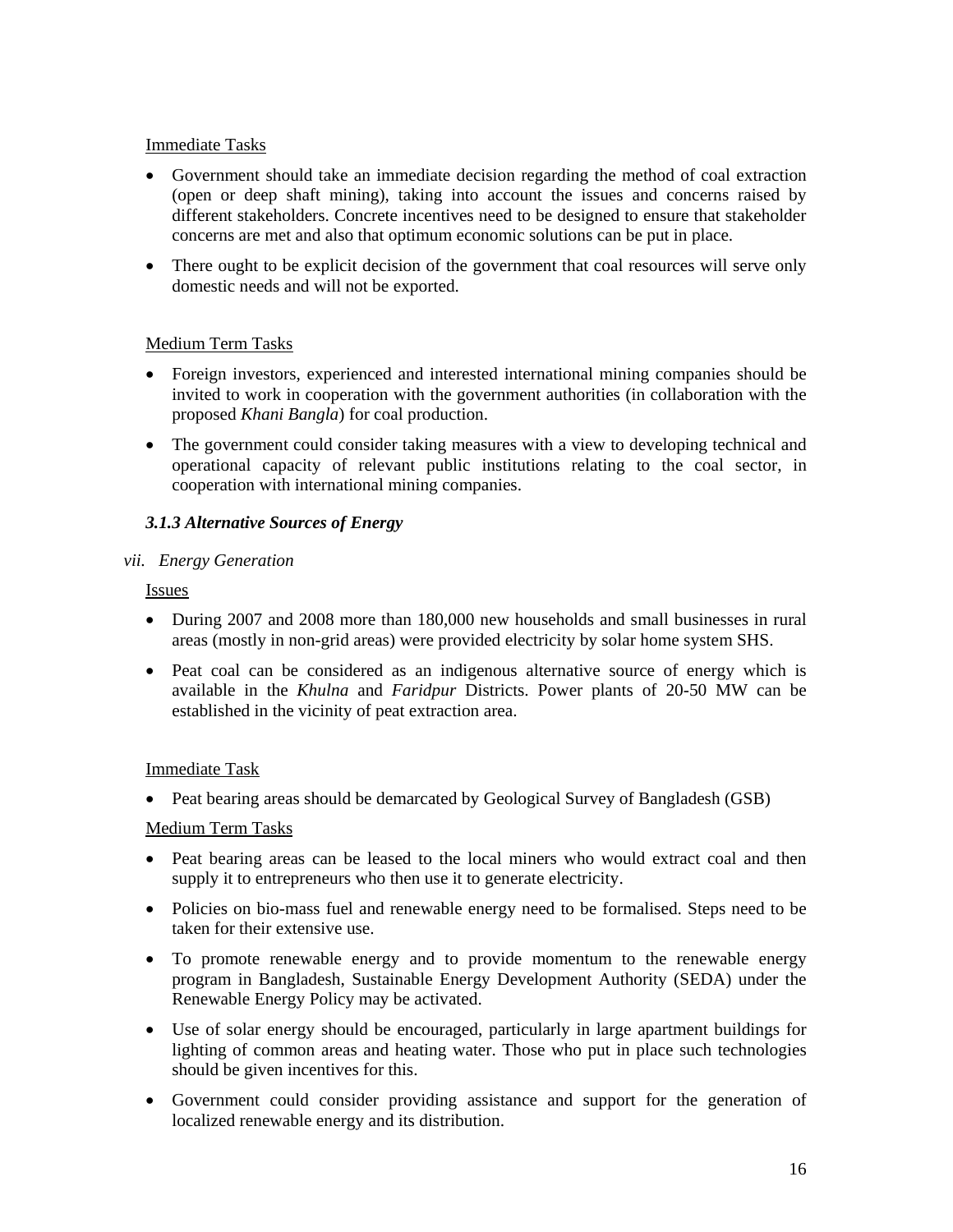### *viii. Energy Conservation*

Issue

• Most of the power plants in Bangladesh are very old. Nearly 40 power plants with an installed capacity of 1252 MW are more than 20 years old. These power plants usually operate at a low level of efficiency.

# Immediate Term Task

• In order to improve the efficiency of power plants, complete overhauling of machines of these plants is immediately required.

# Medium Term Tasks

- Large industries should encourage use of reactive capacity of captive power plants.
- Concept of *Negawatts* (i.e. investment to reduce electricity demand instead of investing to increase electricity generation capacity), can be introduced in metropolitan areas in order to reduce electricity consumption during peak hours.
- Energy Conservation Cell ought to be reactivated as early as possible.
- Recommendations for energy conservation have been proposed by the Energy Audit Cell. These ought to be considered with due priority.
- Government may consider providing incentives to support entrepreneurs who invest in the development of power system for conservation of energy.

# **3.2 Challenges Relating to Generation and Distribution of Electricity**

# *3.2.1 Limited Supply of Electricity*

# *i) Low Level of Growth of Electricity Supply*

# Issues

- Although the evening peak electricity generation has increased from 1994 to 2009, there is a yawning gap between derated capacity and evening peak electricity generation, particularly since 2005-06.
- Electricity generation in Bangladesh is overwhelmingly gas based. More than 85 per cent of evening peak electricity is generated by using natural gas.
- Implementation of some of the power plants has been delayed because of various internal and external reasons.

- Government's decision to shift supply of gas from two fertilizer factories to power plants for generation of electricity is a prudent step in view of the emerging situation; this needs to be fully implemented on an urgent basis.
- Maintenance of power plants, equipments and machineries in specific time interval period is necessary for sustaining (and also enhancing) capacity of power plants.
- The three projects for which Petrobangla has committed gas supply may be implemented on a fast track basis – these are *Bibiyana* (450 MW Combined Cycle IPP), *Sylhet* (150 MW Combined Cycle Power Plant), *Bhola* (150MW Combined Cycle Power Plant).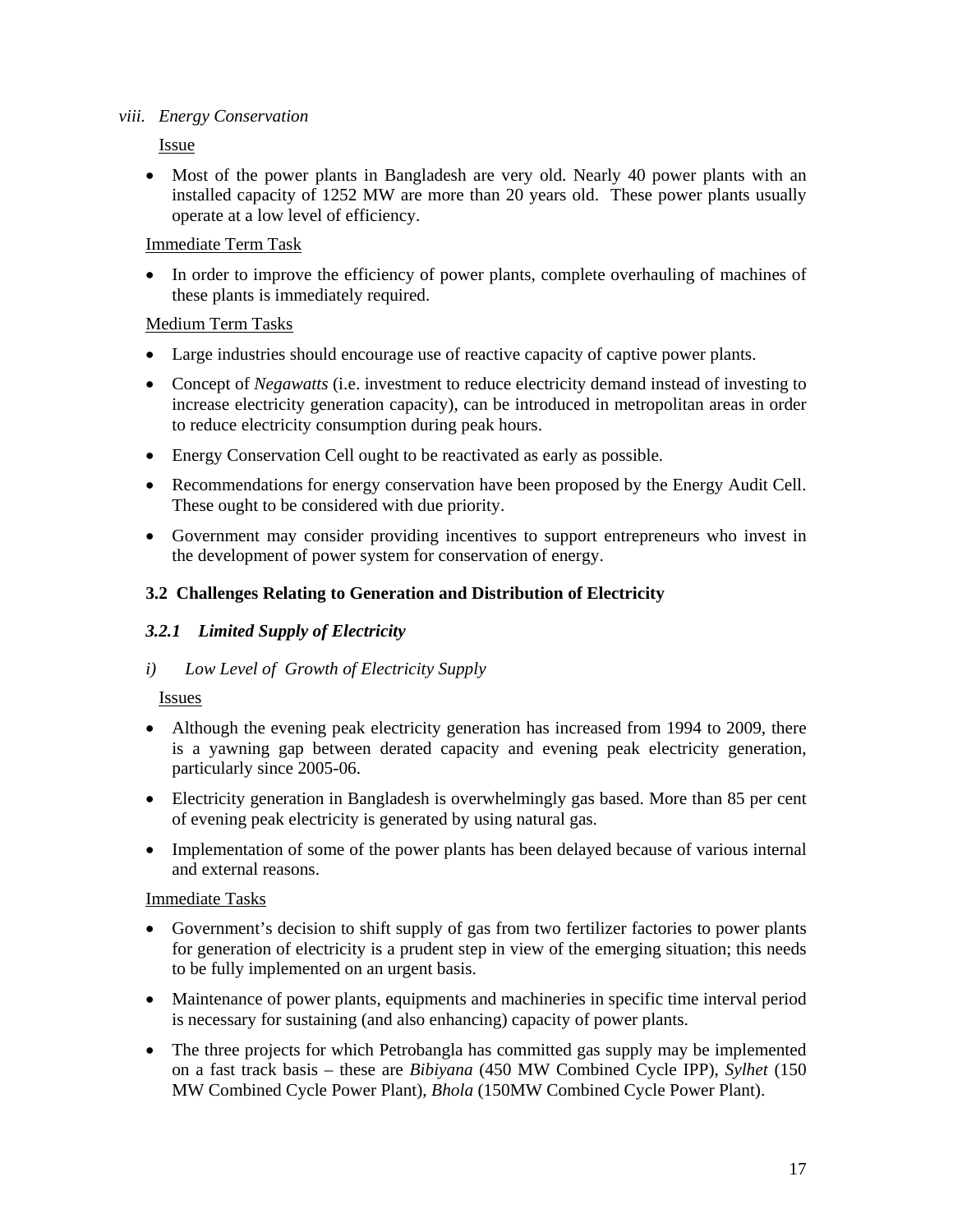### Medium Term Tasks

- The BPDB needs to enhance its capacity to take-over badly delayed power plants and complete the remaining work by engaging third parties where necessary (if required, by deducting the expenses from the original contract value).
- The government may provide bridge financing for *Bhola's* 150 MW Combined Cycle Power Plant and negotiate with Islamic Development Bank for retroactive financing and proceed with the tendering process. This will require a change from the present planning discipline.
- A third unit of coal based power plant of 125 MW capacity may be set up at *Baropukuria* in order to increase coal usage.
- Local entrepreneurs should also be encouraged to set up power plants.
- Under the present situation, the setting up of smaller gas based plants may be feasible for supplying electricity in rural areas. These small power plants can be established by supplying gas converted from the bio-mass.
- Diversification of fuel-mix for power generation is a must and can be achieved in the medium term through coal based generation and setting up of nuclear power plant.
- Power sector officials need to be trained and acquainted with modern digital control system based power plants in order to have the ability to carry incomplete tasks left by delinquent contractors.
- Considering the low price of liquid fuel, the government may consider setting up a few liquid fuel based co-generation (e.g. HFO engine and steam turbine combined) power plants in the western region. These could be of about 200 MW which would be run only during peak hours and the irrigation season.

# *ii) Load Shedding*

# Issues

- Due to frequent power outage, it is difficult to maintain uninterrupted production in industries.
- To accommodate the load shedding problems many industries have set up their own captive power generation facilities. However, there is a renewal registration fee (Tk. 500,000 per year) for using generators in the captive power plants.

#### Immediate Tasks

- An efficient load management system during peak hours is a must in order to equate demand and supply.
- Fixed hours of working time should be maintained by offices.
- There must be an accurate forecast about electricity demand.
- In case of renewal of registration, generators used in captive power plants should be exempted from renewal fee.

#### Medium term Task

• It should be mandatory for high-rise buildings in metropolitan cities to have at least a certain proportion of their power requirements met through solar energy and IPS.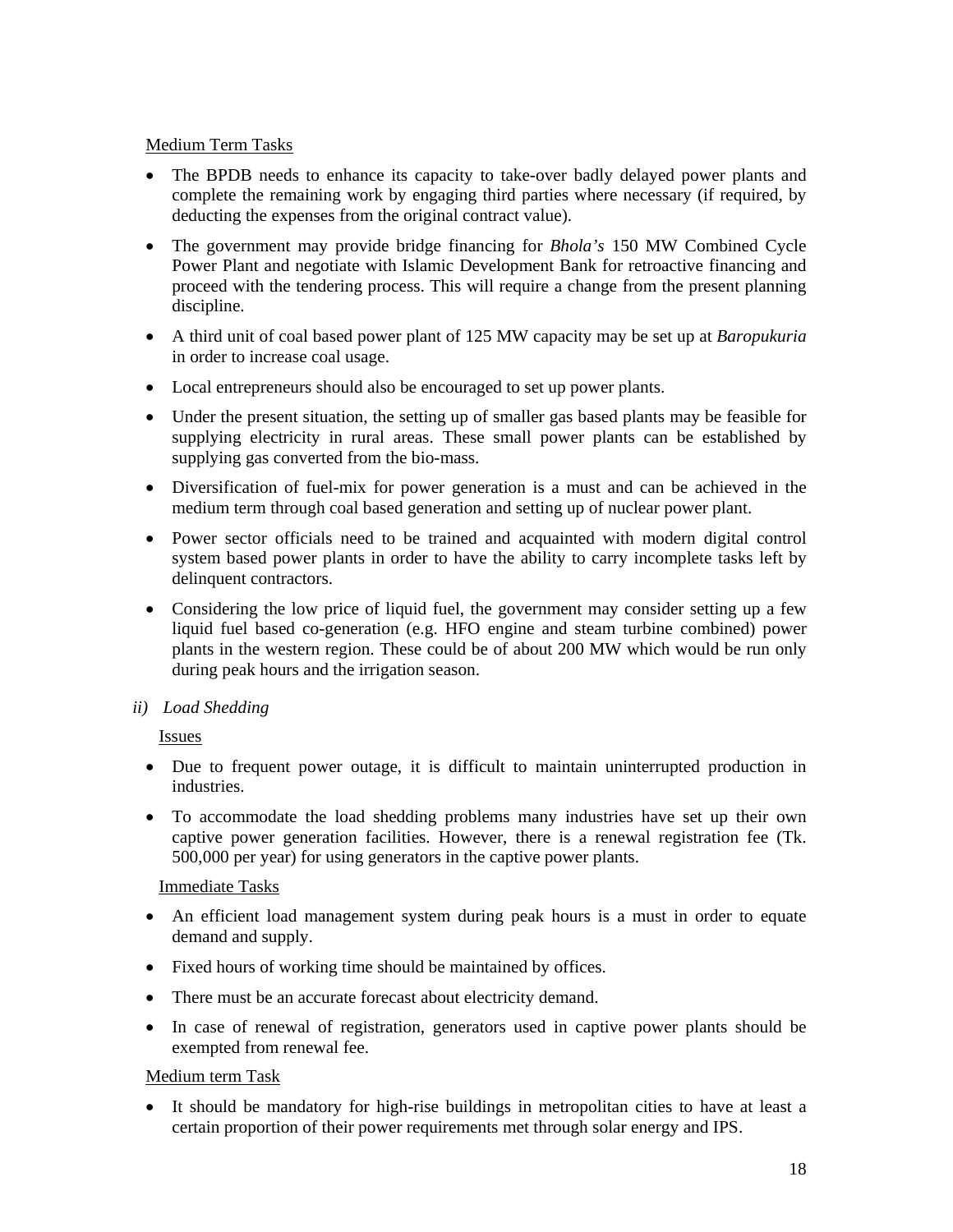### *iii) Procurement Issue*

### Issue

• Large scale power projects are often delayed because of long timeline required for procurements to be made in relation to the project.

# Medium Term Tasks

- Review of public procurement regulations is needed to strengthen government's public procurement rules.
- Improvements in procurement and project implementation capacities are essential for stimulating the implementation process of the power projects

# *iv) Technical Interface between Gas and Electricity Generation*

Issues

- Technical interface between energy and power division is weak. There is high transaction cost involved in diverting gas from an area where it is not required to another where it is highly required.
- In case of electricity generation, there is no automatic generation controlling system to respond to sudden shortage of gas supply.
- During gas shortages, the system cannot identify and distribute the shortages proportionally among various consumer categories.

#### Medium Term Tasks

- Automatic generation control system needs to be devised in electricity generation to lower the generation in order to respond to gas supply shortages.
- A system needs to be devised to identify shortages among various consumer categories.

# *3.2.2 Disparity in Distribution and Consumption of Electricity*

#### *i. Urban Vs Rural*

Issue

• There is a strong bias in the usage of energy between rural and urban consumers. Rural customers located mainly in REB and WZPDCL areas account for 75 per cent of the consumers whose share is 46 per cent of the total consumed energy. On the other hand, urban consumers of DESCO and DPDC who account for 10 per cent of the consumers, consume 31 per cent of electricity.

#### Medium Term Tasks

- Bangladesh Energy Regulatory Council (BERC) may introduce a contributory fund using a part of revenue of DESCO and other profitable urban utilities, which would be dedicated for cross-subsidization of less well-off consumers and productive industrial and agricultural activities in poor suburban and rural areas.
- Tariff in the DESCO areas should not be less than the tariff paid by less well off customers residing within the jurisdiction of loss-making utilities.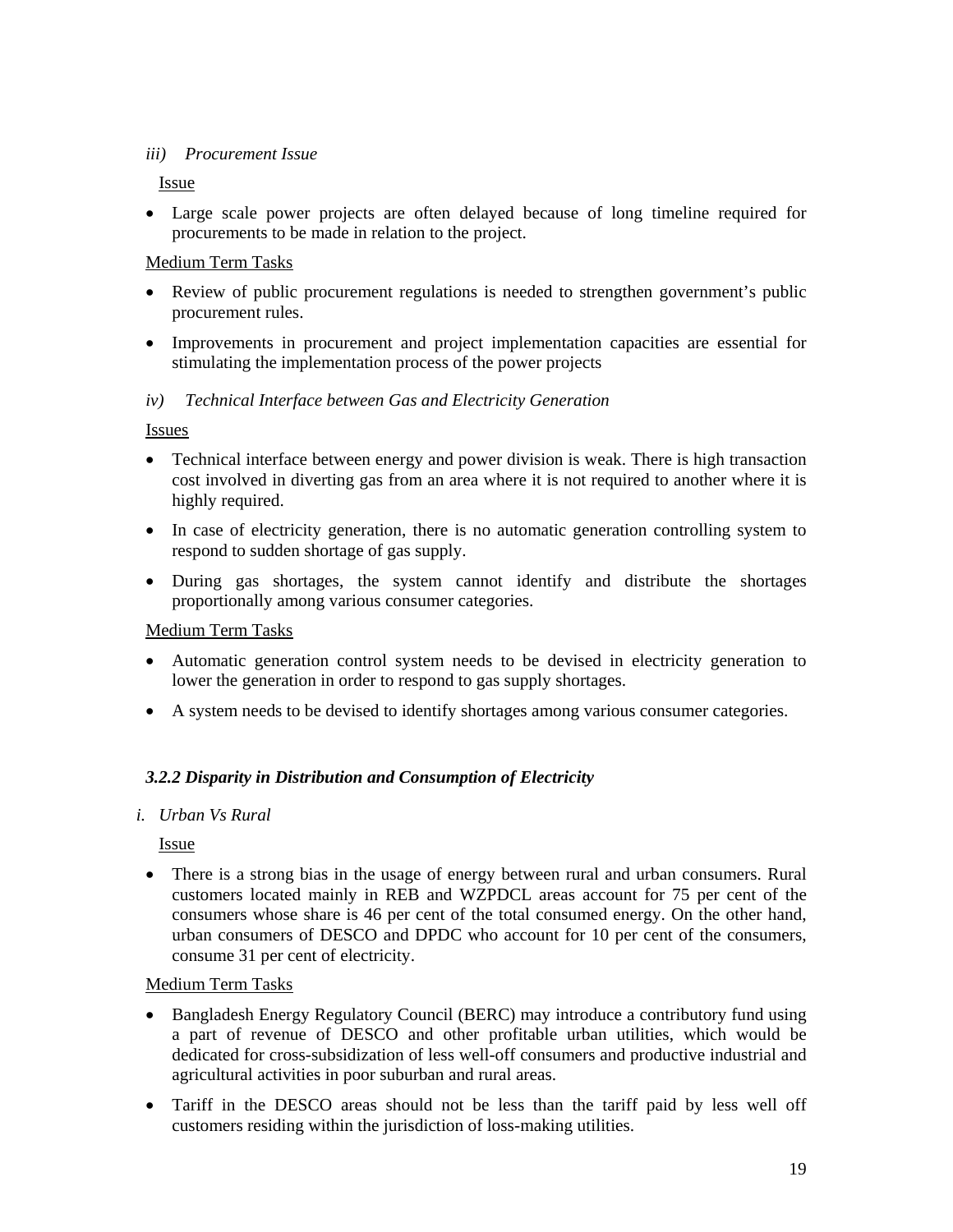# **3.3 Reforms in the Energy Sector**

### *3.3.1 Enactment and Revision of Energy Related Policies*

### *i) National Energy Policy (NEP)*

#### Medium Term Task

• Considering the significant changes in energy scenario in Bangladesh, the NEP adopted in 1996 needs to be revisited and subsequently revised.

#### *ii) Energy Conservation Act*

### Immediate Task

• The draft "Energy Conservation Act" which has been finalized by the power division needs to be enacted immediately.

#### Medium Term Task

• To provide necessary impetus to energy conservation, energy audits should be initiated. All available options concerning energy efficiency and conservation needs to be pursued vigorously.

#### *iii) Energy Sector Companies Act*

#### Medium Term Task

- To ensure smooth functioning of the energy sector companies, the Companies Act 1994 needs to be accordingly amended in order to recognize the special nature of the government owned companies, specifying composition, qualification criteria, and tenure of the Board of Directors, appointment of chief executive and other key officials, remuneration of employees, and supervisory role of the ministries.
- *iv) Reconsider the Renewable Energy Policy*

#### Immediate Task

• The caretaker government had approved a "Renewable Energy Policy" to accelerate the use of renewable energy. 'Sustainable Energy Development Authority' as mentioned under the Renewable Energy Policy, may be activated in order to promote renewable energy and to provide momentum to the renewable energy program in Bangladesh.

#### *3.3.2 Governance in the Energy Sector*

#### Issue

• It is alleged that the process of selection of private companies for projects related to the energy sector is not transparent. All contracts signed between government and private companies should be made publicly available to assuage such concerns.

- Ggovernment needs to make a decision in determining the extent to which rental power companies should be encouraged. It is also necessary to monitor the operation of these plants.
- Until the full system of generation, transmission, and distribution entities can be automated, the BPDB may be assigned with the responsibility of coordination to ensure smooth operation.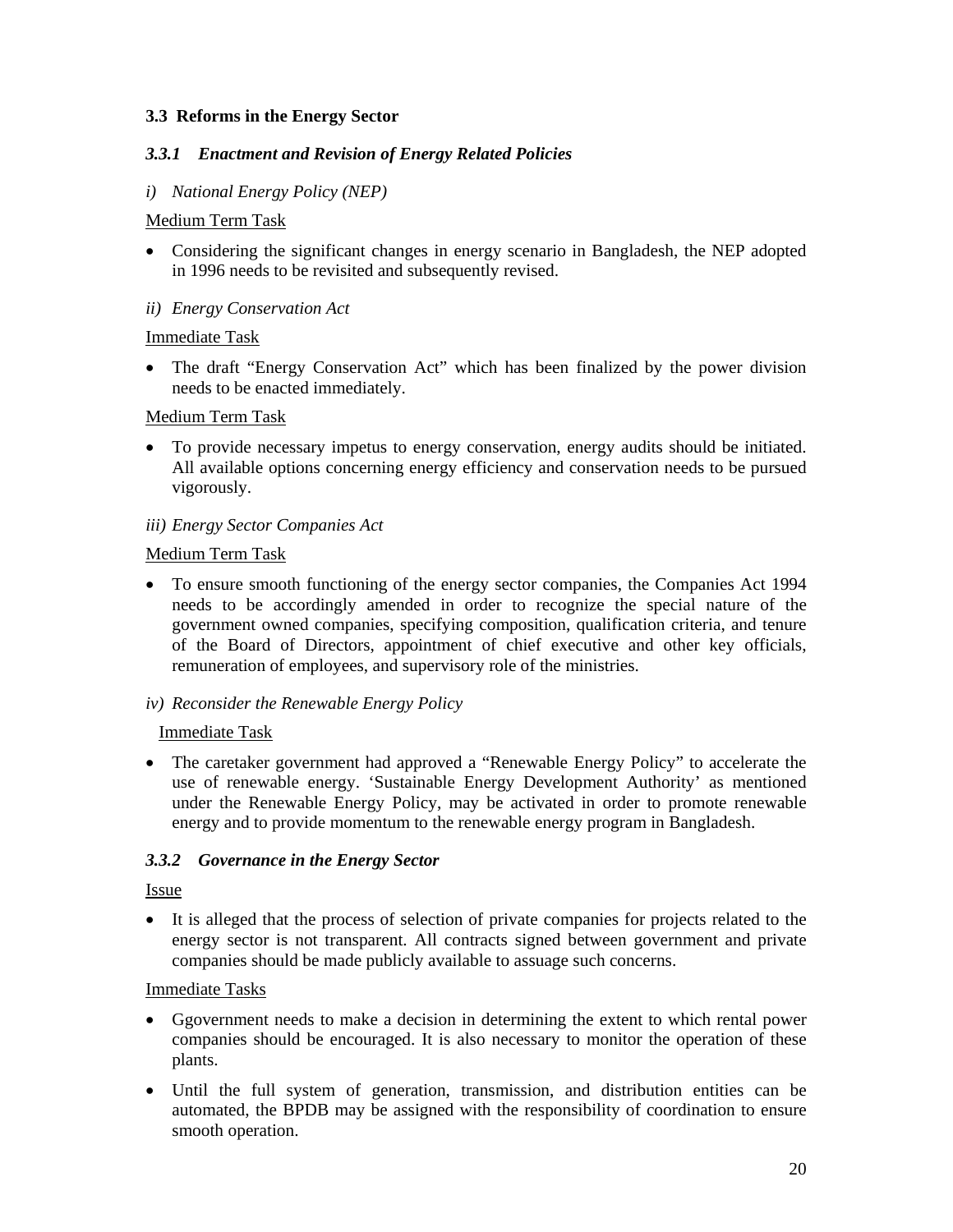# Medium Term Tasks

- A measure of autonomy should be given to managers in order to incentivise them to perform. Technical coordination and necessary support for managers when deciding policies, setting targets, and strengthening the monitoring system, needs to be ensured.
- Although the energy and power sectors have been corporatized, in different degrees, BPDB still needs to complete its power purchase agreements and vendor agreements with the newly created companies, and it needs to transfer assets, liabilities, and human resources to such entities. Following completion of the process, the remaining sections of BPDB will also need to be corporatised.
- Absolute dependency on the private sector should be avoided as the private sector tends to supply only in the Megawatt system and not the MegaVAR system.

# *3.3.3 Corruption in the Energy Sector*

Issue

• Regrettably, corrupt practices by people whose primary responsibility was to safeguard the country's interest has often been too common in Bangladesh.

Immediate Tasks

- Special committees should be formed immediately to look into foreign and domestic investments in production, generation, transmission, and distribution of natural resources.
- Politically inclined officials, staff, and businessmen should not be allowed to step into decision-making positions.
- Policies and actions related with the development of the country's energy sector needs to be taken without any external interference.

### Medium Term Task

• Accountability mechanisms and a transparent system are required for better working of the Ministry.

# *3.3.4 Research and Development*

Issue

• There was a complete disregard for research and development activities in the energy sector over the last few decades.

# Medium Term Tasks

- Research should be encouraged by making grants available and also through financial and technical support from the government. Research in resource exploration and conversion of resources is required for longer-term sustainability.
- Since this sector requires technical expertise in exploration and generation, international expertise could also be sought where and when needed.

# **3.4 Challenges and Opportunities for Newly Elected Government**

# *3.4.1 Challenges to Attain the Target of Generation of Electricity*

Issue

• At present Petrobangla is not in a position to supply gas to all the new power plants. Out of the 16 projects, Petrobangla has confirmed gas supply for 3 base load plants and 2 peaking power plants with 240 MW capacities.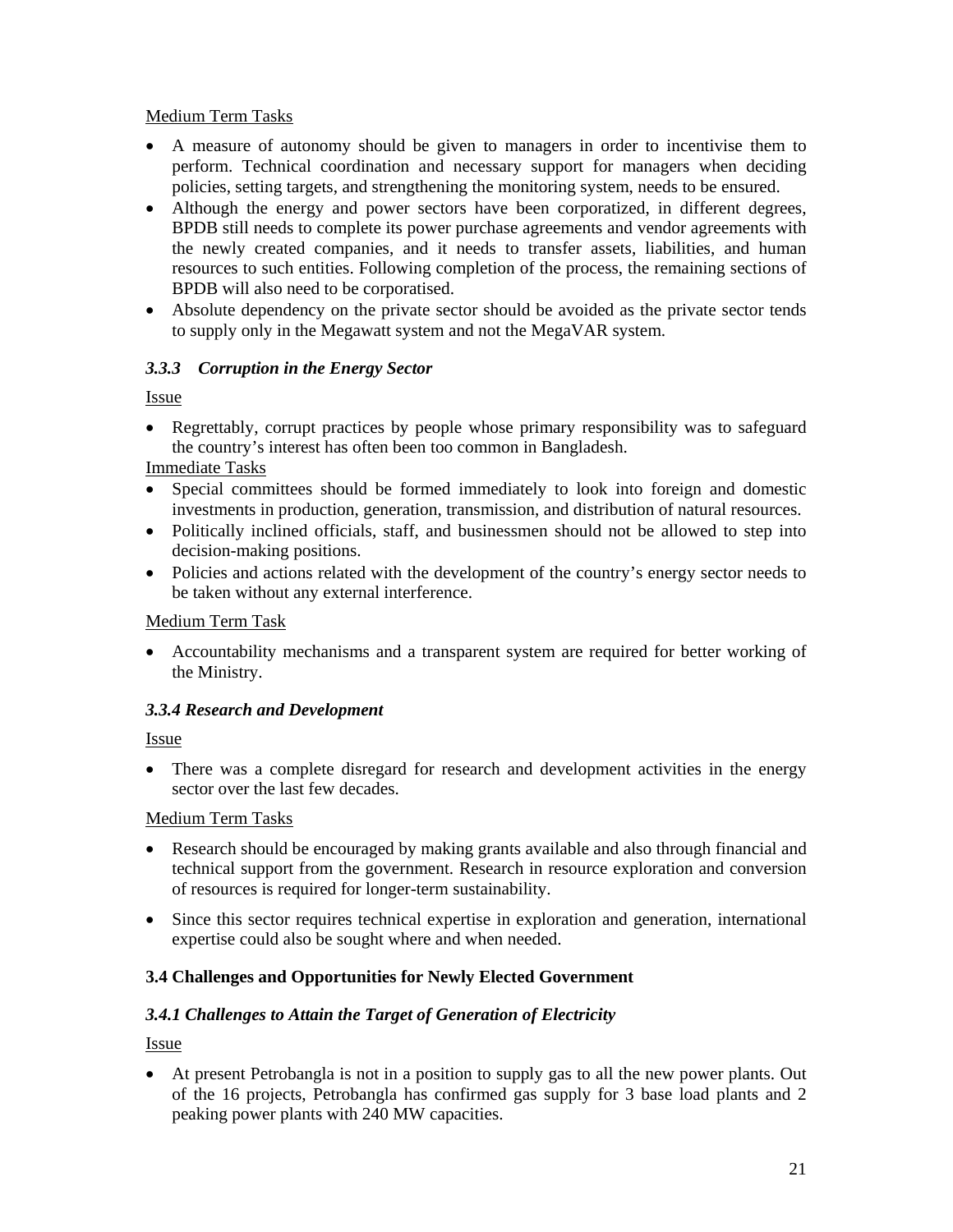- Power generation target in the election manifesto of the Awami League remaining unclear. Whether the target is to generate an additional 5000MW of electricity by 2011 and 7000 MW of electricity by 2013 or to increase the present electricity generation to 5000 MW by 2011 and 7000 MW by 2013 remains ambiguous.
- To generate additional 5000 MW of electricity, even under the most efficient combination of base and peak load plants and best non-gas electricity production scenario, will require 750 MMSCFD of additional gas, which is unlikely to be available even under the most optimistic gas supply scenario.

# *3.4.2 Scope and Opportunities for Generation of New Energy*

# *i) Energy Trade at Regional Level through Regional Grid*

Issues

- In spite of formidable potential, none of the countries in the region have surplus electricity to offer at this time. All the countries, except Bhutan are at present experiencing power shortage of magnitudes that are greater than Bangladesh.
- At the prevailing tariff, Bangladesh may find it uneconomic to import electricity from neighboring countries (without receiving high subsidy from the government).
- Attempt to import gas from Myanmar was not successful, since the latter had already made commitments to supply to China and India.

### Medium Term Tasks

- Parallel to the development of local coal mines, importation of coal needs to be taken into consideration. In order to do this, channels at Chittagong and *Mongla* ports needs to be improved so that high tonnage vessel could berth in these ports.
- To facilitate setting up of port-mouth power plants appropriate land needs to be identified. coal unloading facilities such as conveyer belts, development of rail-tracks for internal movement and other arrangements also need to be made.

# *ii) Establishment of Nuclear Power Plants*

Issue

• The International Atomic Energy Agency (IAEA) has approved a Technical Assistance Project for *Rooppur Nuclear Power Plant* to be initiated between 2009 and 2011.

# Medium Term Task

• Nuclear power plants may need to be considered on an urgent basis. Alongside setting up nuclear power plants, areas having prospects of uranium and thorium deposits need to be appraised and, studies may be conducted on the techno-economic viability of production at prospective sites.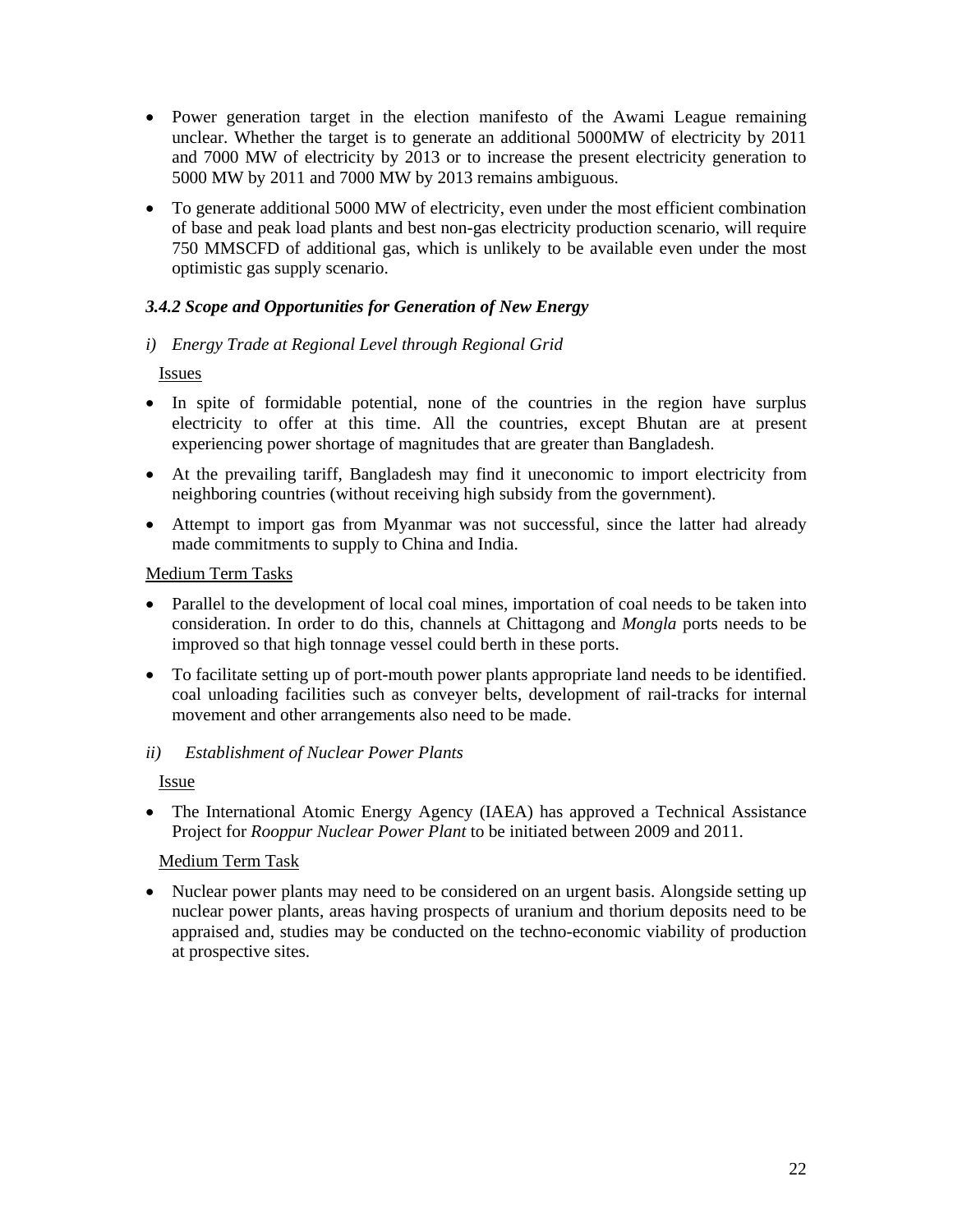# **IV. ICT FOR DEVELOPMENT: THE IMMEDIATE DOABLES**

The session titled *ICT for Development: The Immediate Doables* was held in the afternoon on 29 March 2009. Dr. Ananya Raihan, Executive Director of D.Net and Secretary General of Bangladesh Telecentre Network (BTN) presented the keynote paper. The session, moderated by Mr. Fazle Hasan Abed, Member, CPD Board of Trustees and Founding Chairperson, BRAC, was attended by Architect Yeafesh Osman, MP, Hon'ble State Minister for Science and ICT as the Chief Guest.

Discussions during the session focused on 12 issue-specific areas within four components of the Digital Bangladesh concept, namely (i) Digital Citizen, (ii) Digital Business, (iii) Digital Government, and (iv) Digital Education. A brief summary of the discussion and related major policy recommendations are presented below.

# **4.1. Major Areas of Attention**

*4.1.1 A Comprehensive Master Plan for 12 years (FY2010-2021):* The Master Plan can be developed on the basis of existing works carried out by the ICT stakeholders in the country. The revised ICT Policy of 2008 can be a sound basis for the development of the Master Plan. The Master Plan should be designed in a way that it is incorporated in the five-year planning and annual national budget preparation processes. The National ICT Task Force should be involved in the process of development of the Master Plan.

*4.1.2 A Five Year Plan towards Digital Bangladesh:* A Five year plan would enable the government to mobilise resources for implementation ahead of time. The time up to June, 2009 can be used for development of the plan for the next two fiscal years with adequate provisioning in the national budget.

#### *4.1.3 Restructuring Institutional Mechanism:*

- A **Digital Bangladesh Secretariat (DBS)** should be created under the purview of the Prime Minister's Office (PMO). The secretariat will have four distinctive wings in line with the conceptualisation of "Digital Bangladesh". The wings can be named as (i) e-Citizen Cell, (ii) e-Business Cell, (iii) e-Government Cell, and (iv) e-Education Cell. The government may consider merging the Bangladesh Computer Council (BCC) with the DBS.
- Setting up a **Ministry of ICT**, by merging MOSICT and MOPT, may be the first step towards institutional reform. The 'Science' part from MOSICT can be transferred to Ministry of Education and be renamed as the *Ministry of Education and Science*. BTRC should be brought under the Ministry of ICT.
- The existing e-governance cell may be renamed as **e-Government Cell** and will remain the focal point of all e-government related activities.
- The **e-Citizen Cell** will take care of access to ICTs by all citizens, particularly the poor and marginalised population both in urban and rural areas. The Cell will coordinate with "e-Citizen Focal Points" in all line Ministries, which will be created under this reform programme.
- The **e-Education Cell** can be created for coordinating and mainstreaming ICTs in education system to be at par with the global demand for quality human resources.
- The ICT Business Promotion Council can be converted into **e-Business Cell**. The ICT Incubator and High-tech Park should go to Ministry of Commerce from BCC.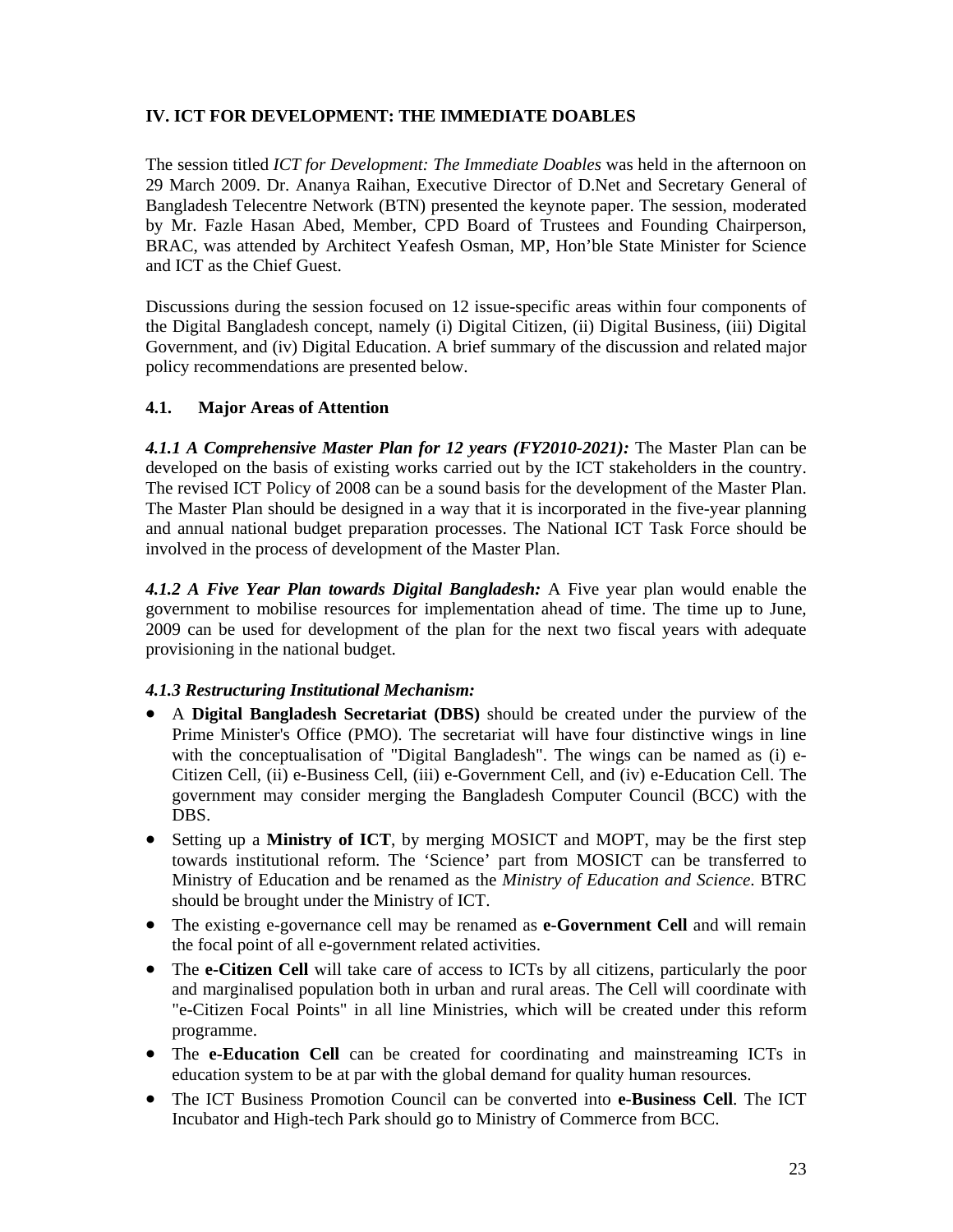# **4.2. Immediate Doables in Four Components of Digital Bangladesh**

### **4.2.1. Component 1: Digital Citizen**

#### *Task 1: Developing an Integrated National ID Database*

Using the existing National ID database, a project for building institutional mechanism for providing national ID card to all citizens, on a continuous basis, could be the most important ICT project to be taken by the new government. This integrated database can be used for birth registration, implementing subsidy and social safety-net programmes, immunisation programmes, tracing tax evaders and the dodgers, and identifying militants with the primary objective of ensuring national security.

#### *Recommendation*

• Although Bangladesh's local ICT industry is capable of implementing such a project, assistance could be sought from overseas experts, if required. Telecentres set up at the local government level (Zilla Parishad, City Corporation, Municipalities, Upazilla Parishad, Union Parishad) can be used for updating the database on a regular basis. The project should be completed within the next two years.

#### *Task 2: Introducing Online Tax Filing System*

Bangladesh has about 2.2 mln tax payers. However, citizens are reluctant to pay taxes for various reasons including harassment and rent seeking behaviour of tax authorities.

#### *Recommendation*

• Introduction of Online Tax Filing system will not only enable individual tax payers to file their tax return easily, but will also help NBR to investigate and take necessary actions in the event of tax evasion. The system should be introduced within the next six months to one year.

#### *Task 3: Building a Network of Telecentres*

A network of telecentres in all local government institutions and public libraries will allow government to gradually offer all government services through internet. It will also inform citizens about various government schemes so that common people can access those. This will also augment the process of ICT-based literacy and skill training which can facilitate the government to implement the "one family - one employment" programme. Besides, ICT training will play a positive role in creating skilled manpower for export from rural areas.

#### *Recommendations*

- Public-private partnership will ensure proper functioning of the telecentres. A minimum fee may be charged for certain services such as printing forms.
- The government can partner with Bangladesh Telecentre Network (BTN) to roll out the telecentres. Such partnership, within first two years of the current government, will create a visible impact about government's commitment towards Digital Bangladesh by 2021.

#### *Task 4: Establishing Internet Connectivity across the Country*

Access to e-information depends critically on easy availability of internet connection. In this regard, the government should take measures to ensure internet connection across the country at affordable prices.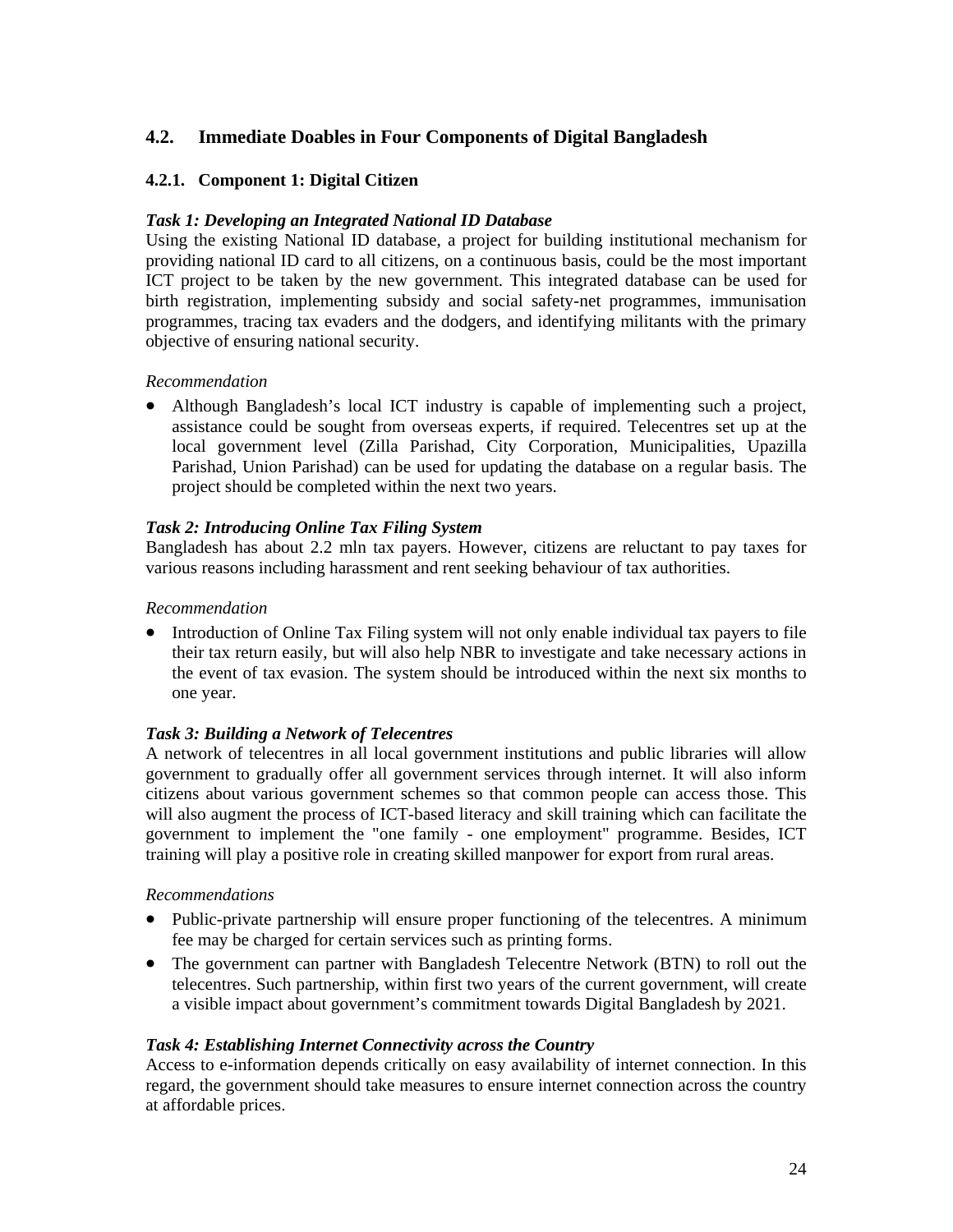### *Recommendations*

- Introduction of different pricing by BTRC for the rural and urban areas will ensure access to internet by the resource poor people living in the rural areas.
- Government, through BTRC, should take measures to provide Internet Connectivity for Educational Institutions and Libraries for free of cost or at subsidised prices where applicable. ISPs should be given proper directives in this regard.
- BTRC should offer free Internet connections from all telcos for all telecentres. Government should create universal service obligation fund to support the ISPs, who will offer connections free of charge.
- BTRC should review the license fee, call for fresh bidding for wimax licensing, and go for class licensing.
- The ban on IP Telephony does not match with the concept of Digital Bangladesh. Government needs to take necessary action in this regard and revisit the existing policies.

### *Task 5: Content Development*

Digital content has become a major issue in Bangladesh as PC penetration and internet access have substantially increased across the country. Without locally relevant content, ICTs are of little value to people.

### *Recommendations*

- All government research institutions should put up research outputs on the web to cater to information needs of various target groups. This should be made mandatory for all institutions. This should be done immediately with quarterly review by the e-Citizen cell.
- Setting up telecentres at least in each Upazilla will expand the opportunity for common people, particularly those with no or very limited access to personal computers and internet connections, to download relevant government forms.

# *Task 6: Disseminating Market Price Information*

Market price information is the single most important ICT initiative for agriculture producers and consumers. The existing website of the Department of Agricultural Marketing (DAM) of Ministry of Agriculture does not offer up-to-date data.

# *Recommendation*

• Telecentres can be assigned for collection of data in a prescribed format, which can be monitored by the Union Parishad. The data will be updated directly from the telecentres and viewers can see it in *Bangla*. A system of reward and punishment may be put in place to ensure quality and timely data entry.

# *Task 7: Digitisation of land record and transaction*

Status of maintenance of land record is poor in Bangladesh and retrieving data and information requires inordinately protracted time and effort. This also creates scope for bribery and speed money.

#### *Recommendation*

• The project can be initiated at Upazilla level, gradually expanding to Union level. In this connection, the experience of Demra project can be taken into consideration. The project can be undertaken within two years, starting from 2010.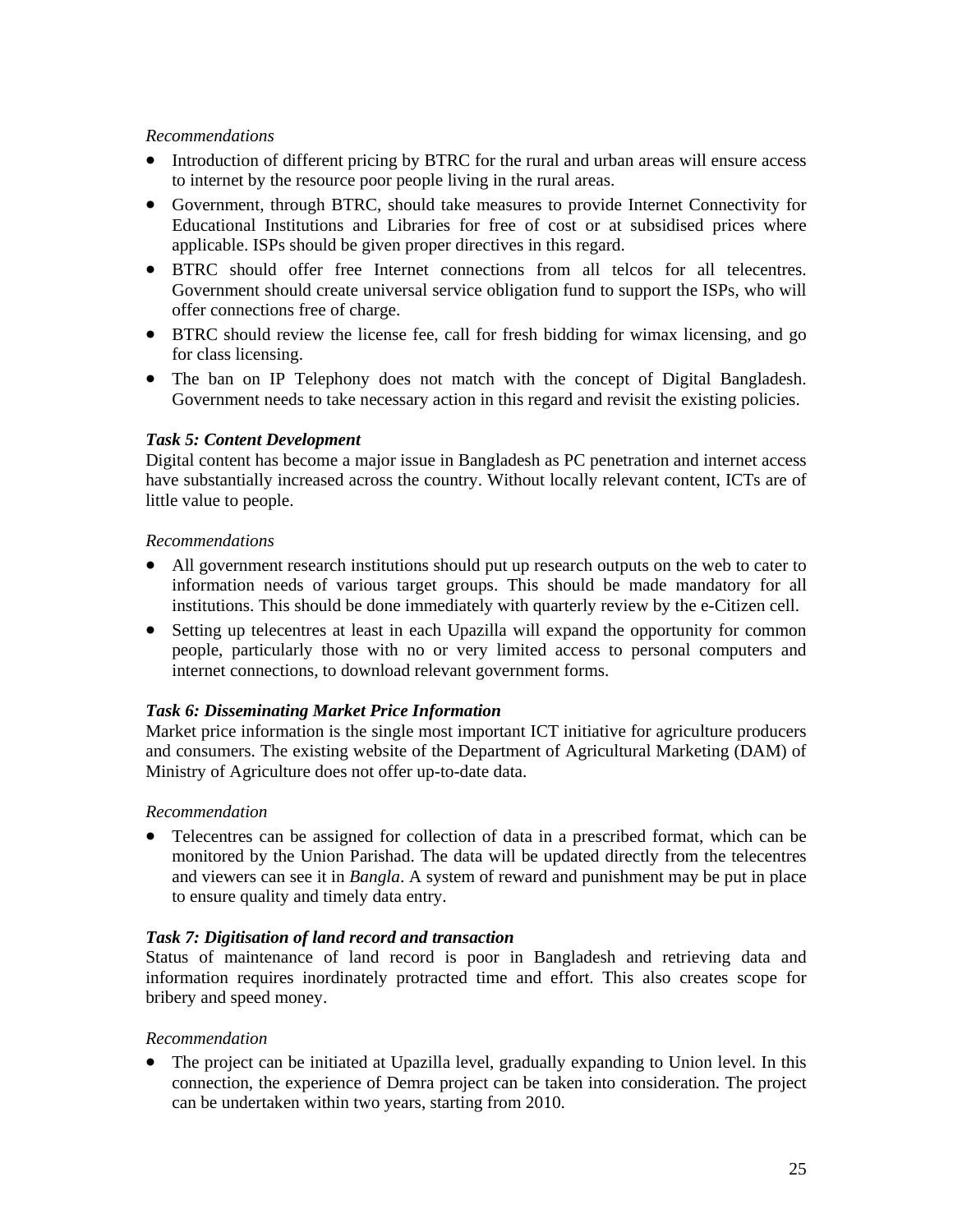# **4.2.2. Component 2: Digital Business**

### *Task 1: Implementation of ICT Act 2006 and E-payment*

The ICT Act 2006 took four years to be enacted. According to the law, digital signature will be acceptable for transaction and as evidence.

### *Recommendation*

• For operationalisation of the ICT Act 2006, a public infrastructure authority needs to be formed. Furthermore, online payment system through internet should be implemented. It would take six months to one year to implement the ICT Act including introduction of epayment.

# **4.2.3. Component 3: Digital Government**

# *Task 1: Introducing Online Government Procurement System*

ICTs cannot make a citizen ethical, but can build a system, which eliminates or reduces the scope of corrupt practices. Online government procurement is such a system.

### *Recommendations*

- Government should immediately adopt online procurement system to reduce scope of malpractices relating to a number of stages including procurement, submission and evaluation of tenders, etc.
- Old records have to be digitally archived and new ones should be digitised.

### **4.2.4. Component 4: Digital Education**

#### *Task 1: Introducing E-learning as an Intermediate Solution to Quality Education*

ICTs can be an intermediate solution to attend the core problems in our education system. ICT education in Bangladesh is generally concentrated at the tertiary level. Although there is an optional course on computers in the secondary schools, the course curriculum is outdated and there is little opportunity for hands-on practice. Only 10 percent of schools have computer facilities and few teachers are trained and/or willing to teach computer literacy classes.

#### *Recommendations*

- Government may provide PCs to schools on credit. The schools will repay the cost in monthly installments.
- There should be adequate discussion on Computer in school curriculum.
- ICT training for teachers has to be seriously promoted for advancing education to children with no or limited opportunity.

# *Task 2: E-Content for Education*

Delay in distribution of textbooks to school going children is a major social concern.

#### *Recommendation*

• NCTB can publish all the text books on the web. This initiative would allow schools to start classes at the right time by taking print out of initial chapters of the relevant textbooks from the website. This would also create pressure on the book publishers to print and distribute the books within schedule. This can be done every year without any significant financial burden to the government exchequer.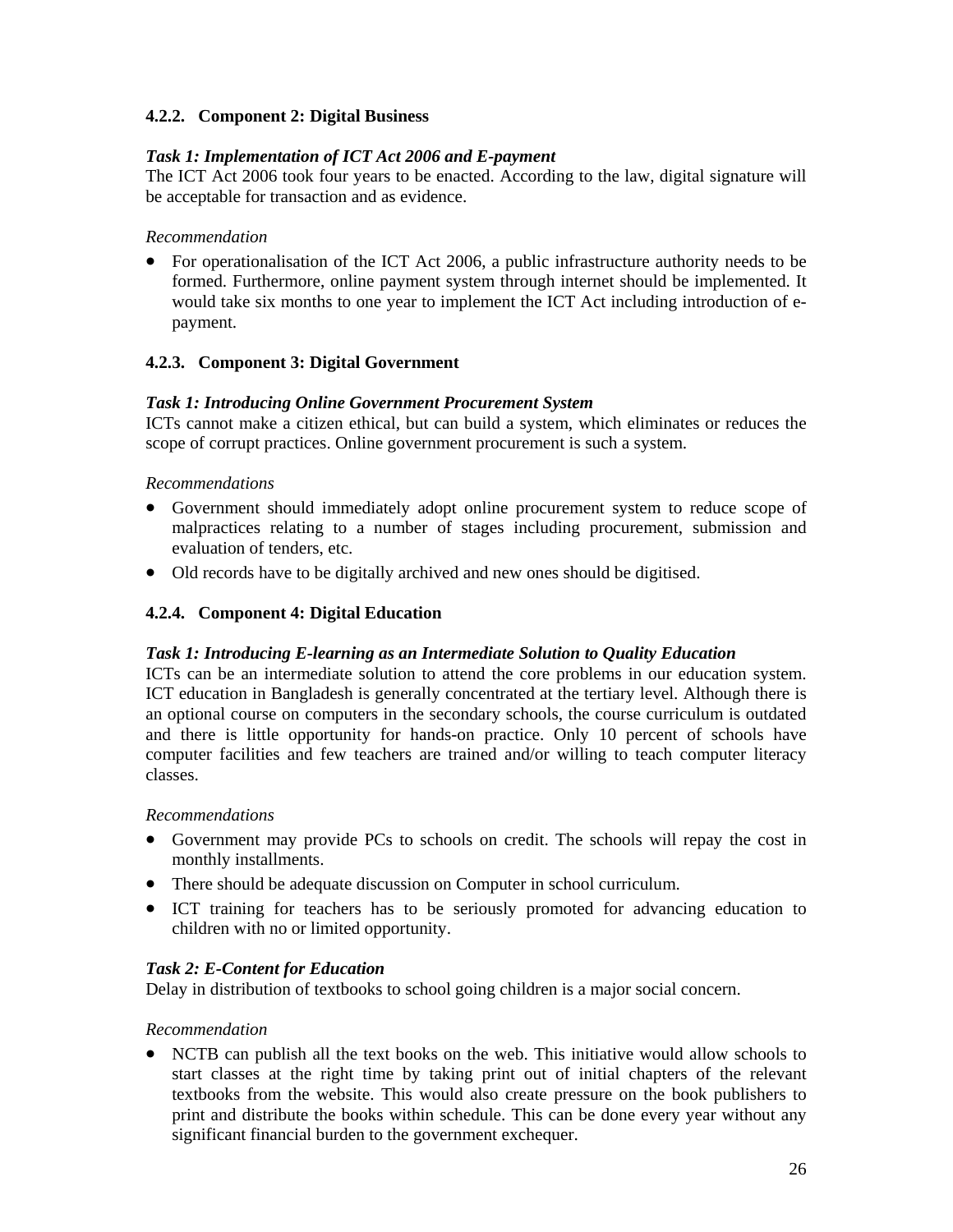# *Task 3: Model School in Each Upazilla*

Schools, particularly in the rural areas, suffer from a lack of appropriate ICT infrastructure and equipment.

#### *Recommendation*

• During the first two years, the government can undertake a project to launch model schools with ICT facilities in all Upazillas. The schools will have a full-fledged Internet lab for students and multimedia projector and a PC in each classroom. Non-resident NRBs and development partners may be invited for contribution to help implement such programme.

### **V. 100-DAY EMPLOYMENT GENERATION PROGRAMME: CHALLENGES OF EFFECTIVE IMPLEMENTATION**

The keynote paper for the session on "100-Day Employment Generation Programme: Challenges of Effective Implementation" was prepared by Dr Fahmida Khatun, Additional Director (Research), Kazi Mahmudur Rahman, Senior Research Associate and Ashiqun Nabi, Research Associate, CPD. Held on 29 March 2009, the session was chaired by Professor Rehman Sobhan, Chairman, CPD. Mr Hossain Toufique Imam, Advisor to the Hon'ble Prime Minister for Administration and Establishment Affairs, attended the meeting as the Chief Guest, and Dr Akbar Ali Khan, Chairman, Regulatory Reforms Commission and former Advisor to the Care Taker Government and Dr Quazi Kholiquzzaman Ahmed, Chairman, BUP, were present as Special Guests. Dr Fahmida Khatun, Additional Director (Research), CPD, presented the keynote paper, while Dr Atiur Rahman, Chairman, Unnayan Shamannay and Professor Syed M Hashemi, Executive Director, BRAC Development Institute, BRAC University, were the designated discussants. The paper and participants attending the session discussed a number of key issues related to design operationalisation and monitoring of the programme and put forward several policy recommendations in view of this.

#### **Issue 5.1: Efficiency in Fund Utilisation Mechanism**

Total allocation for Phase-I of the 100-DEGP was Tk. 1,200 crore of which Tk. 915.47 crore was disbursed and the rest (Tk. 284.53 crore) remains unutilised. Whether this leftover amount will be added to Tk. 800 crore allocated for the Phase-II or not is not yet clear. If the remaining amount is added to the allocation for the second phase, which will make it Tk. 1,084.53 crore, effective utilisation of this resource will be a challenge. During the first phase, utilisation of resources was 76.13 per cent of total allocation. If the utilisation rate is expected to be maintained, Tk. 827.13 crore will have to be used within the stipulated period. *Recommendations* 

- Training of the members of the implementing agencies such as the UP Chairmen and Members, and the UNO should be initiated.
- The second phase of the programme needs to make use of the unutilized money from the first phase. A joint task force could be constituted to advise on modalities for the proper utilisation and monitoring of the programme.

#### **Issue 5.2: Planning and Preparation**

During the first phase of the 100-DEGP, lack of planning and preparation resulted in the noninclusion of targeted beneficiaries in many instances and the incomplete status of many of the projects.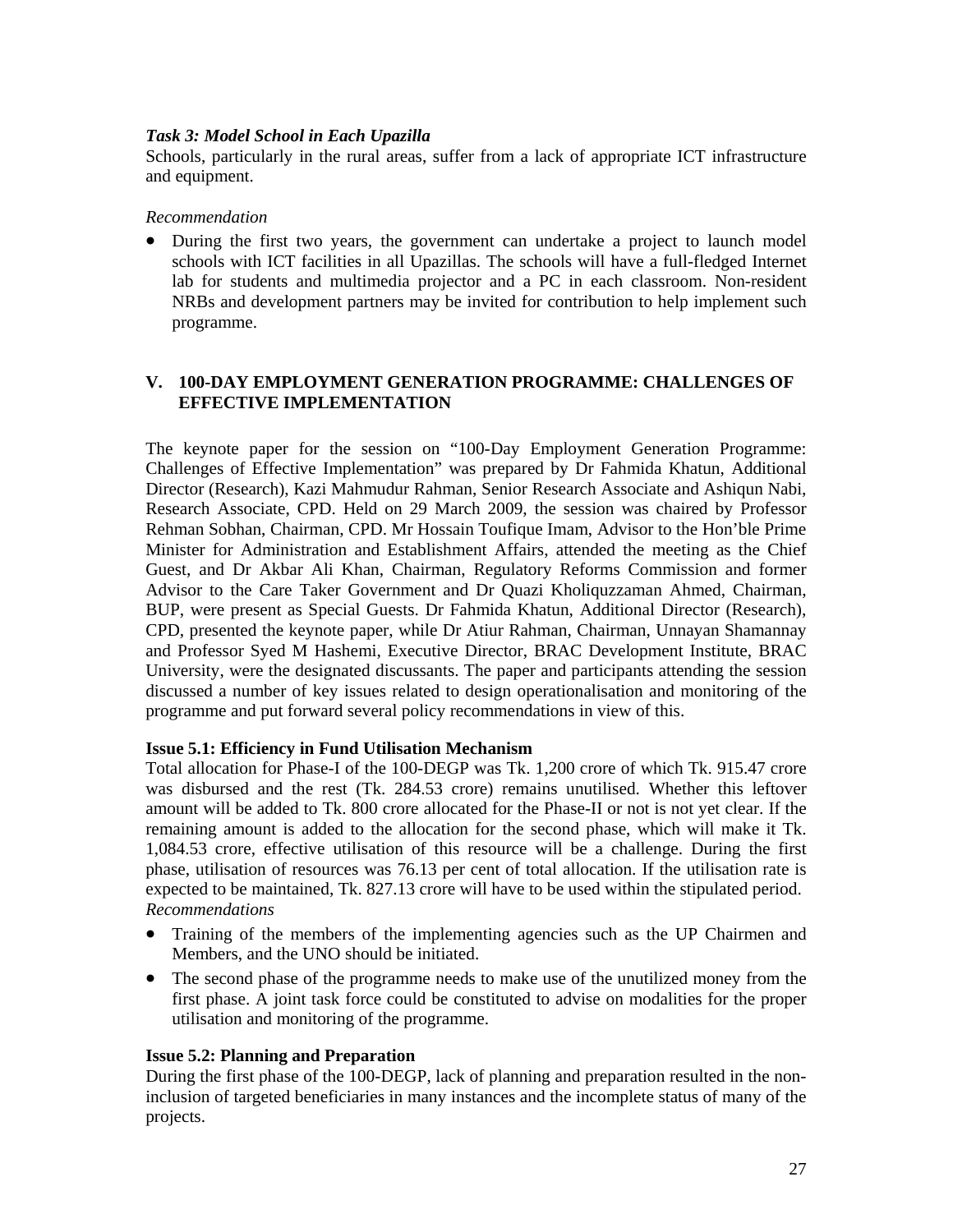# *Recommendations*

- *A comprehensive guideline:* A guideline in a simple booklet format can be introduced including a `Frequently Asked Questions' (FAQ) provision; this should be made available both in the print media and on the websites.
- *Awareness building:* Workshops may be organised at the field level to raise awareness among the people.
- *Extensive use of Management of Information System (MIS):* The government may consider listing other SSNPs using the national identity (ID) card. In addition, the government may take the help of NGOs to list targeted beneficiaries. A comprehensive MIS could facilitate the initiative and initiatives regarding village ICT infrastructure facilities, such as the "Palli Toththo Kendra", can facilitate this process.
- *Allocation of more time and training for designing and planning stages:* More time needs to be allocated for designing the programme and ensure that it bears the desired fruits.

### **Issue 5.3: Conceptualising the Programme**

The current programme, on the one hand stands somewhere between employment generation and relief, and on the other hand it is not guaranteed in nature. The conceptual understanding of the SSNPs needs to be revisited since the current SSNPs programmes appeared to raise moral hazard related concerns for the government.

*Recommendations* 

- Programme objectives should be centred on a right based approach, and the methodology of selection process needs to be both bottom-up and top-down. The beneficiaries need to know about the significance of the projects or development activities in their areas before availing of the employment opportunity.
- The programme should not be treated as a tool for overcoming temporary crisis. For long term benefit, a comprehensive approach is required so that the beneficiaries do not have to permanently depend on the government's SSNPs. rather, they can generate productive assets to secure their livelihoods.

# **Issue 5.4: Timing of the Programme**

Some mismatch between timing of the programme and the working situation and prevailing demand of some regions were observed.

*Recommendation* 

• The programme could be introduced for the whole year giving flexibility to address the needs of the local people. The UNO, through consultation with the local people, could identify the duration for work and inform the higher authorities about the best way to implement the programme.

# **Issue 5.5: Selection of Beneficiaries and Works**

Adverse selection of beneficiaries was observed in many areas. *Recommendations* 

*Selection of beneficiaries* 

- Update and expand lists: List of the beneficiaries need to be revisited, incorporating the excluded and the people who actually deserve it.
- Gender issue: Minimum quota (e.g. one third of the beneficiaries) for women's participation could be introduced. The selection of activities for women may be revisited, and provision of certain facilities such as drinking water and shades for their children should be provided where deemed necessary.
- New poverty mapping: A scientific and updated poverty mapping is necessary before targeting the regions under this programme.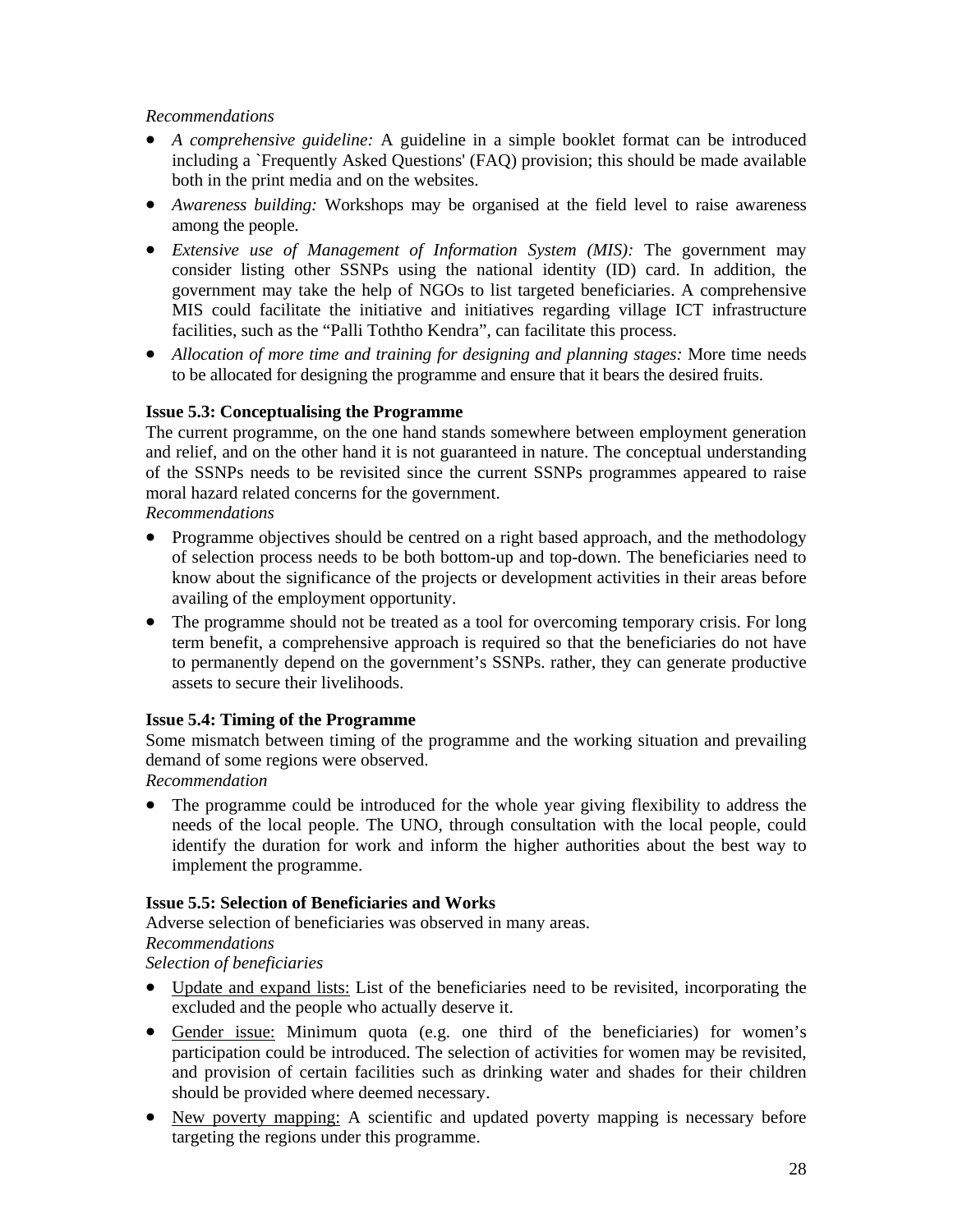- Revisit age range: Age limit should be increased to 65 years since the old age allowance programme is meant for those above 65 years.
- Self selection of beneficiaries: The government may revisit the beneficiary selection procedure, adopting a self-selection method. The government, using the MIS, would then be able to exclude those who are ineligible for the programme.

# *Selection of Area*

- Selection of areas needs to be taken into consideration depending upon whether they are labour-surplus or labour deficit regions.
- Instead of all 64 districts, the programe may target areas comprising the most destitute people. Therefore, the programme can be initiated on a pilot basis in some areas.

### *Selection of works*

- Integration with local development plans: Approval of projects ought to be integrated with local development plans.
- Addressing low productivity: The GoB could consider introducing piece-rate wage system in order to motivate the workers to earn more by working extra hours.

### **Issue 5.6: Corruption and Irregularities**

Cases of corruption during the implementation of the programme have been observed. The process of data management appeared to be cumbersome.

#### *Recommendations*

- Record keeping and data management: A well established MIS can ensure transparency and reduce implementation time as in Indias's National Rural Employment Guarantee (NREG) scheme which is being implemented with full IT support.
- Mechanism for addressing complaints: A systematic method of grievance recording needs to be placed. A weekly meeting can be organised where stakeholders will gather to share thoughts, ideas, place their complaints and make an attempt to resolve their problems.
- To enhance the completion rate, an award remuneration system can be introduced to motivate the district/upazilla that have the highest (and quality) completion rate in terms of projects and experienced with minimum accusation.

# **Issue 5.7: Revisit Wage Rate**

Setting appropriate wage rate under 100-DEGP is another major challenge. *Recommendations* 

- Determination of wage under this programme must consider the regional variations rather than a uniform rate throughout the country.
- To ensure that the programme reaches the poorest, wage should not be higher than the ruling market wage for unskilled labour.
- Financial aspects need to be ensured and wage payment structure could be remodeled in the next fiscal in order to disburse the wages on time as stated in the Guideline.

#### **Issue 5.8: Financing, Capacity Building and Resource Requirements**

Given the scale of the programme, the system of daily payment of wages may be reconsidered as it is difficult to manage. Tag officers are reluctant due to a serious lack of motivation and incentives.

#### *Recommendations*

• *Introduction of weekly payment:* Weekly or bi-weekly payment may be considered.